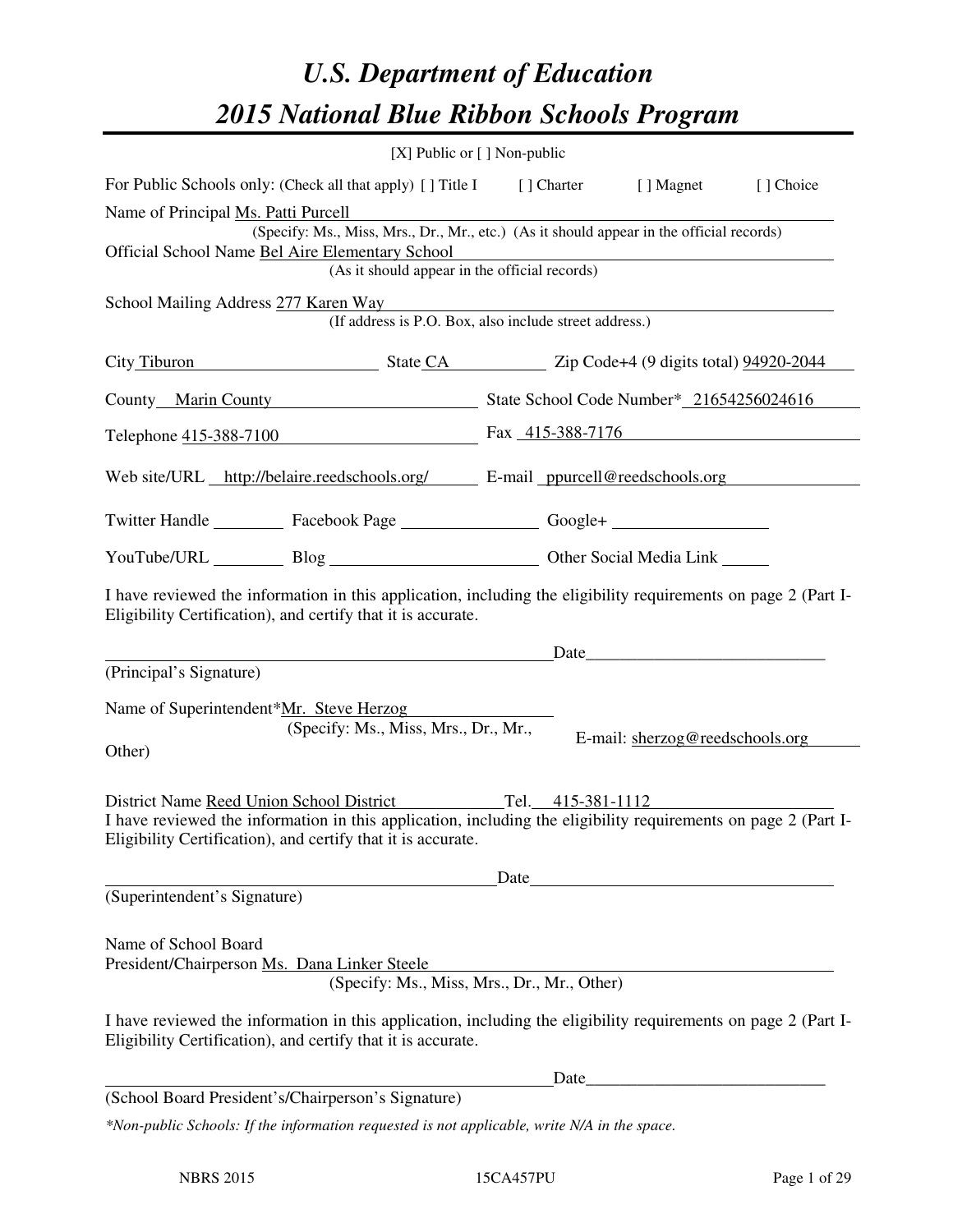#### **Include this page in the school's application as page 2.**

The signatures on the first page of this application (cover page) certify that each of the statements below, concerning the school's eligibility and compliance with U.S. Department of Education and National Blue Ribbon Schools requirements, are true and correct.

- 1. The school configuration includes one or more of grades K-12. (Schools on the same campus with one principal, even a K-12 school, must apply as an entire school.)
- 2. The school has made its Annual Measurable Objectives (AMOs) or Adequate Yearly Progress (AYP) each year for the past two years and has not been identified by the state as "persistently dangerous" within the last two years.
- 3. To meet final eligibility, a public school must meet the state's AMOs or AYP requirements in the 2014-2015 school year and be certified by the state representative. Any status appeals must be resolved at least two weeks before the awards ceremony for the school to receive the award.
- 4. If the school includes grades 7 or higher, the school must have foreign language as a part of its curriculum.
- 5. The school has been in existence for five full years, that is, from at least September 2009 and each tested grade must have been part of the school for the past three years.
- 6. The nominated school has not received the National Blue Ribbon Schools award in the past five years: 2010, 2011, 2012, 2013, or 2014.
- 7. The nominated school has no history of testing irregularities, nor have charges of irregularities been brought against the school at the time of nomination. The U.S. Department of Education reserves the right to disqualify a school's application and/or rescind a school's award if irregularities are later discovered and proven by the state.
- 8. The nominated school or district is not refusing Office of Civil Rights (OCR) access to information necessary to investigate a civil rights complaint or to conduct a district-wide compliance review.
- 9. The OCR has not issued a violation letter of findings to the school district concluding that the nominated school or the district as a whole has violated one or more of the civil rights statutes. A violation letter of findings will not be considered outstanding if OCR has accepted a corrective action plan from the district to remedy the violation.
- 10. The U.S. Department of Justice does not have a pending suit alleging that the nominated school or the school district as a whole has violated one or more of the civil rights statutes or the Constitution's equal protection clause.
- 11. There are no findings of violations of the Individuals with Disabilities Education Act in a U.S. Department of Education monitoring report that apply to the school or school district in question; or if there are such findings, the state or district has corrected, or agreed to correct, the findings.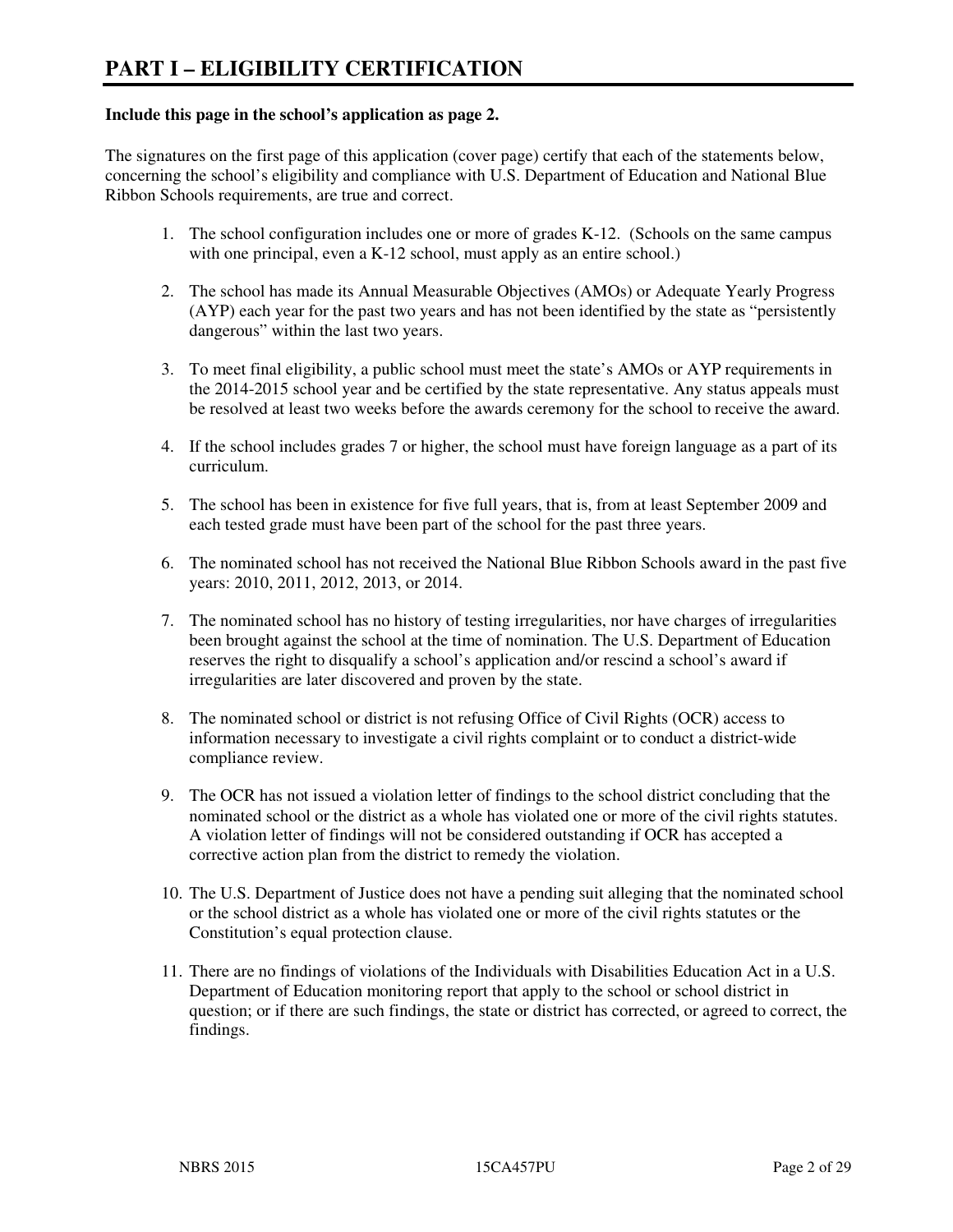# **PART II - DEMOGRAPHIC DATA**

#### **All data are the most recent year available.**

**DISTRICT** (Question 1 is not applicable to non-public schools)

| -1. | Number of schools in the district<br>(per district designation): | $\angle$ Elementary schools (includes K-8)<br>1 Middle/Junior high schools<br>0 High schools<br>$0 K-12$ schools |
|-----|------------------------------------------------------------------|------------------------------------------------------------------------------------------------------------------|
|     |                                                                  |                                                                                                                  |

3 TOTAL

**SCHOOL** (To be completed by all schools)

- 2. Category that best describes the area where the school is located:
	- [ ] Urban or large central city
	- [ ] Suburban with characteristics typical of an urban area
	- [X] Suburban
	- [ ] Small city or town in a rural area
	- [ ] Rural
- 3. 11 Number of years the principal has been in her/his position at this school.
- 4. Number of students as of October 1 enrolled at each grade level or its equivalent in applying school:

| Grade                           | # of         | # of Females | <b>Grade Total</b> |
|---------------------------------|--------------|--------------|--------------------|
|                                 | <b>Males</b> |              |                    |
| <b>PreK</b>                     | 0            | $\theta$     | 0                  |
| K                               | 0            | 0            | $\theta$           |
| $\mathbf{1}$                    | 0            | 0            | $\theta$           |
| $\mathbf{2}$                    | 0            | 0            | 0                  |
| 3                               | 113          | 95           | 208                |
| 4                               | 95           | 84           | 179                |
| 5                               | 94           | 97           | 191                |
| 6                               | 0            | $\theta$     | $\theta$           |
| 7                               | 0            | $\Omega$     | 0                  |
| 8                               | 0            | 0            | $\theta$           |
| 9                               | $\theta$     | 0            | 0                  |
| 10                              | 0            | 0            | 0                  |
| 11                              | 0            | 0            | $\theta$           |
| 12                              | 0            | 0            | 0                  |
| <b>Total</b><br><b>Students</b> | 302          | 276          | 578                |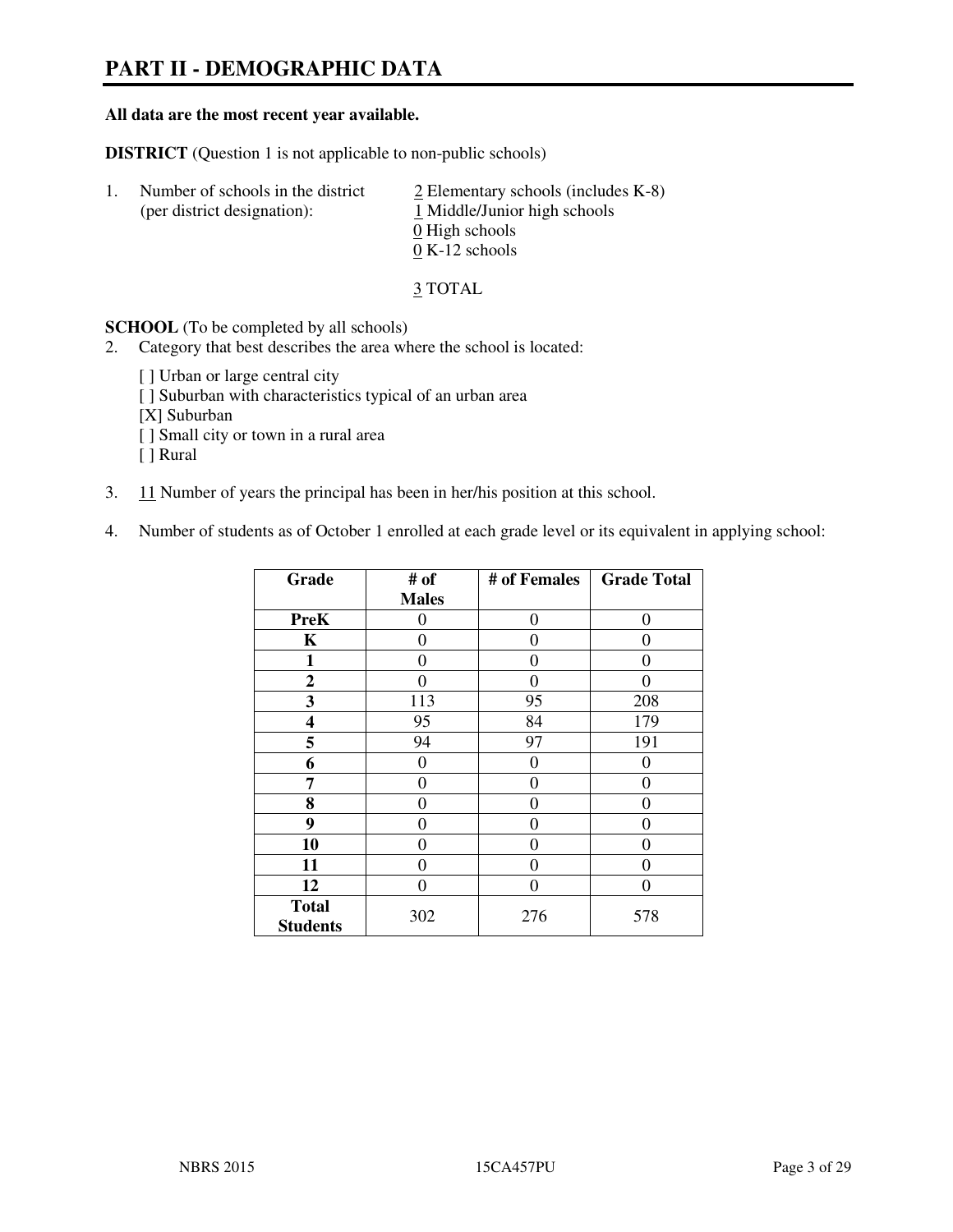the school:  $7\%$  Asian

5. Racial/ethnic composition of 1 % American Indian or Alaska Native

1 % Black or African American

2 % Hispanic or Latino

1 % Native Hawaiian or Other Pacific Islander

87 % White

1 % Two or more races

**100 % Total** 

(Only these seven standard categories should be used to report the racial/ethnic composition of your school. The Final Guidance on Maintaining, Collecting, and Reporting Racial and Ethnic Data to the U.S. Department of Education published in the October 19, 2007 *Federal Register* provides definitions for each of the seven categories.)

6. Student turnover, or mobility rate, during the 2013 - 2014 year: 5%

This rate should be calculated using the grid below. The answer to (6) is the mobility rate.

| <b>Steps For Determining Mobility Rate</b>         | Answer |  |
|----------------------------------------------------|--------|--|
| $(1)$ Number of students who transferred to        |        |  |
| the school after October 1, 2013 until the         | 11     |  |
| end of the school year                             |        |  |
| (2) Number of students who transferred             |        |  |
| <i>from</i> the school after October 1, 2013 until | 14     |  |
| the end of the school year                         |        |  |
| (3) Total of all transferred students [sum of      | 25     |  |
| rows $(1)$ and $(2)$ ]                             |        |  |
| (4) Total number of students in the school as      |        |  |
| of October 1                                       | 540    |  |
| $(5)$ Total transferred students in row $(3)$      |        |  |
| divided by total students in row (4)               | 0.046  |  |
| $(6)$ Amount in row $(5)$ multiplied by 100        | 5      |  |

7. English Language Learners (ELL) in the school: 2 %

13 Total number ELL

Number of non-English languages represented: 13 Specify non-English languages: Arabic, Farsi, French, German, Greek, Hebrew, Japanese, Korean, Mandarin, Portuguese, Russian, Spanish, Thai

- 8. Students eligible for free/reduced-priced meals:  $3\%$ 
	- Total number students who qualify: 18

# **Information for Public Schools Only - Data Provided by the State**

The state has reported that  $11\%$  of the students enrolled in this school are from low income or disadvantaged families based on the following subgroup(s): Students eligible for free/reduced-priced meals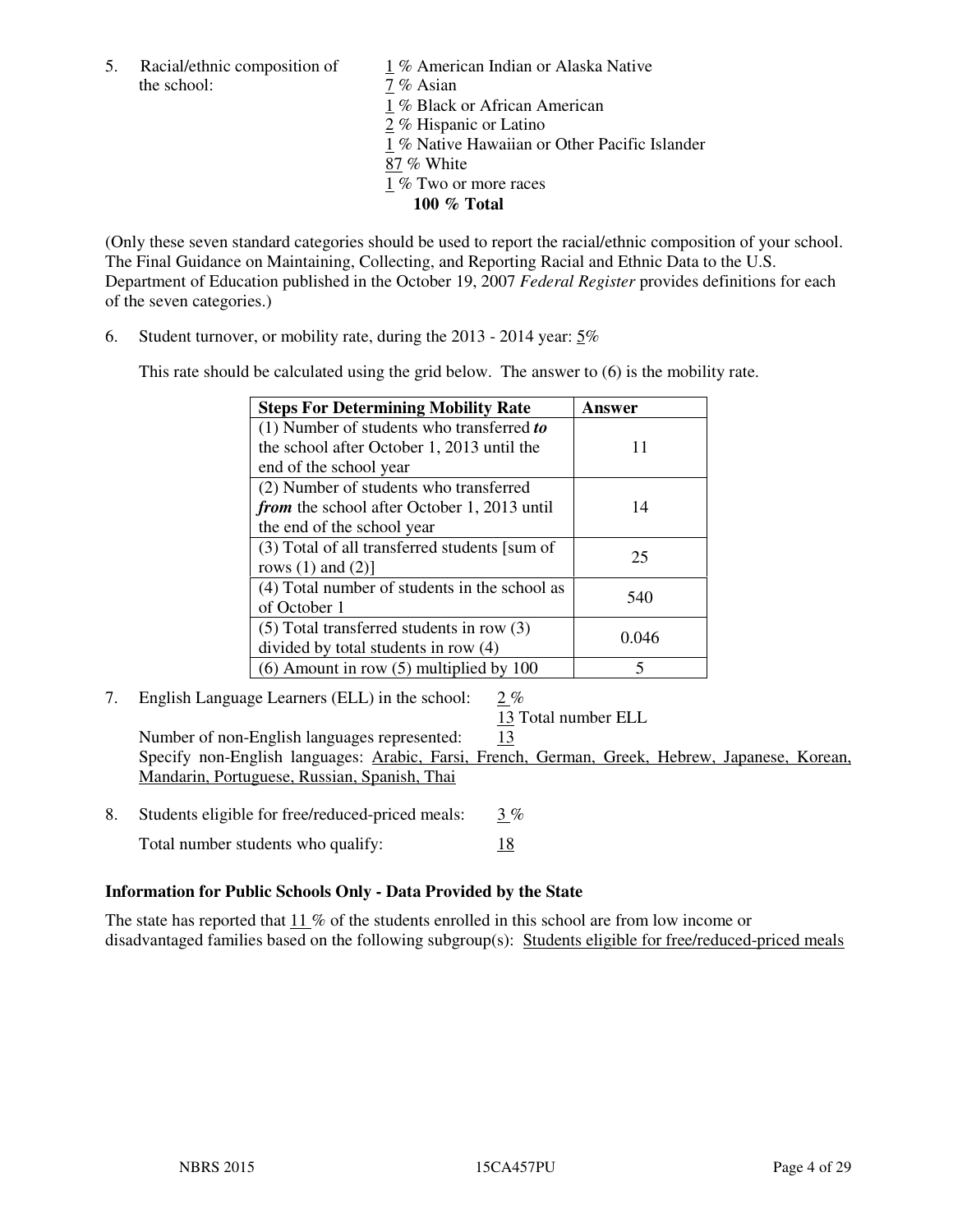42 Total number of students served

Indicate below the number of students with disabilities according to conditions designated in the Individuals with Disabilities Education Act. Do not add additional categories.

| THE LEW CONSTRUCTION OF THE CONSTRUCTION OF THE CONSTRUCTION OF A LOCAL CONSTRUCTION OF A CONSTRUCTION OF THE CONSTRUCTION OF THE CONSTRUCTION OF THE CONSTRUCTION OF THE CONSTRUCTION OF THE CONSTRUCTION OF THE CONSTRUCTIO |                                         |
|-------------------------------------------------------------------------------------------------------------------------------------------------------------------------------------------------------------------------------|-----------------------------------------|
| 4 Autism                                                                                                                                                                                                                      | $\underline{0}$ Orthopedic Impairment   |
| 0 Deafness                                                                                                                                                                                                                    | 4 Other Health Impaired                 |
| 0 Deaf-Blindness                                                                                                                                                                                                              | 12 Specific Learning Disability         |
| 0 Emotional Disturbance                                                                                                                                                                                                       | 12 Speech or Language Impairment        |
| 2 Hearing Impairment                                                                                                                                                                                                          | 0 Traumatic Brain Injury                |
| 0 Mental Retardation                                                                                                                                                                                                          | 0 Visual Impairment Including Blindness |
| 0 Multiple Disabilities                                                                                                                                                                                                       | 0 Developmentally Delayed               |
|                                                                                                                                                                                                                               |                                         |

10. Use Full-Time Equivalents (FTEs), rounded to nearest whole numeral, to indicate the number of personnel in each of the categories below:

|                                       | <b>Number of Staff</b> |
|---------------------------------------|------------------------|
| Administrators                        |                        |
| Classroom teachers                    | 24                     |
| Resource teachers/specialists         |                        |
| e.g., reading, math, science, special | 11                     |
| education, enrichment, technology,    |                        |
| art, music, physical education, etc.  |                        |
| Paraprofessionals                     | 3                      |
| Student support personnel             |                        |
| e.g., guidance counselors, behavior   |                        |
| interventionists, mental/physical     |                        |
| health service providers,             |                        |
| psychologists, family engagement      |                        |
| liaisons, career/college attainment   |                        |
| coaches, etc.                         |                        |
|                                       |                        |

11. Average student-classroom teacher ratio, that is, the number of students in the school divided by the FTE of classroom teachers, e.g.,  $22:1$   $24:1$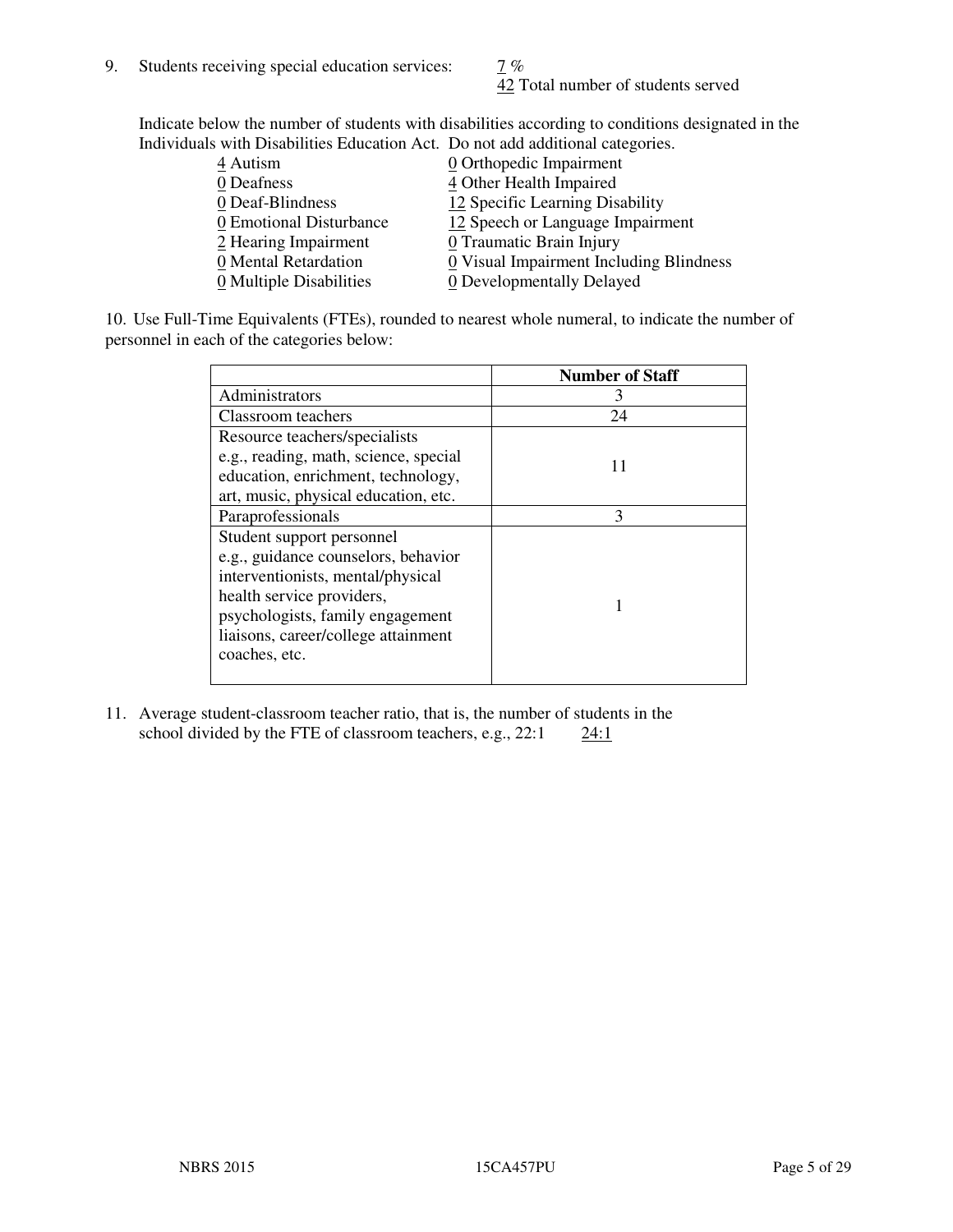12. Show daily student attendance rates. Only high schools need to supply yearly graduation rates.

| <b>Required Information</b> | 2013-2014     | 2012-2013       | 2011-2012 | 2010-2011 | 2009-2010 |
|-----------------------------|---------------|-----------------|-----------|-----------|-----------|
| Daily student attendance    | 96%           | $96\%$          | 96%       | 96%       | 96%       |
| High school graduation rate | $\gamma_{\%}$ | $\mathcal{V}_o$ | $0\%$     | 0%        | 0%        |

#### 13. **For schools ending in grade 12 (high schools)**

Show percentages to indicate the post-secondary status of students who graduated in Spring 2014

| <b>Post-Secondary Status</b>                  |       |
|-----------------------------------------------|-------|
| Graduating class size                         |       |
| Enrolled in a 4-year college or university    | 0%    |
| Enrolled in a community college               | $0\%$ |
| Enrolled in career/technical training program | $0\%$ |
| Found employment                              | $0\%$ |
| Joined the military or other public service   | $0\%$ |
| Other                                         | ገር/   |

14. Indicate whether your school has previously received a National Blue Ribbon Schools award. Yes X No

If yes, select the year in which your school received the award. 2001

15. Please summarize your school mission in 25 words or less: Together we provide our children with extraordinary opportunities to enlighten their minds, inspire their hearts, and strengthen their resolve to positively impact the world.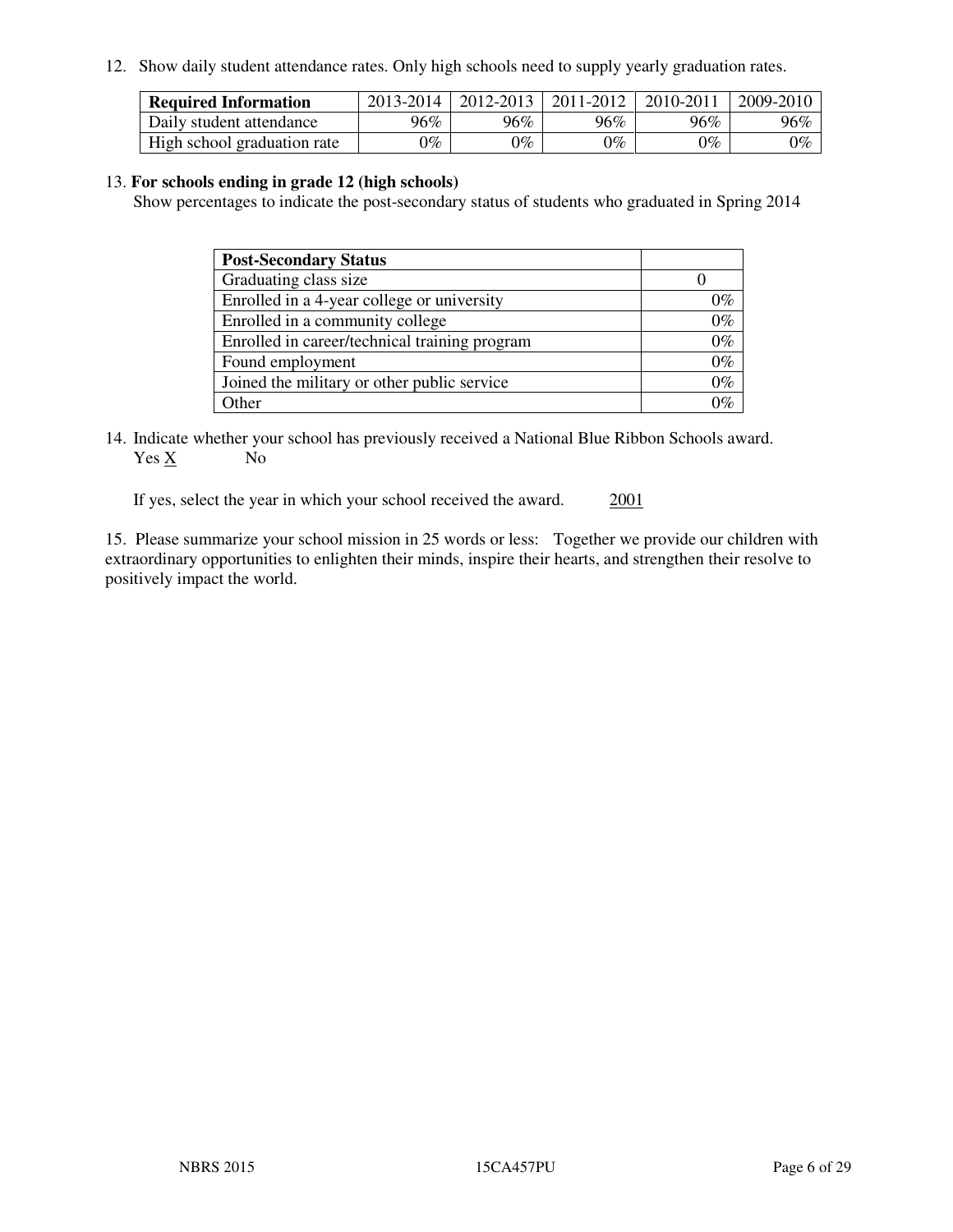# **PART III – SUMMARY**

As one of three schools within the 115 year-old Reed Union School District, Bel Aire Elementary School, serves students from Tiburon, Belvedere, and portions of East Corte Madera. Our schools provide a common gathering place for all three communities, reflecting our small-town pride. Bel Aire is not only a place for children aged eight to ten years old, but it is a gathering spot for parents and staff alike. Throughout the year, the community comes together for events such as the Maker Faire, Art Night, Science Fair, and Parent Academies, where curricular changes and best practices are shared. Here at Bel Aire, administrators, teachers, and parents walk the path together.

We currently have 578 students enrolled in third through fifth grade. Approximately 87% are White, and the remaining 13% of students are Latino, Asian, American Indian, Pacific Islander, and African American. Three percent of students receive free and reduced lunch, and two percent of students are supported by ELL services. Seven percent of our students receive Special Education services.

Bel Aire Elementary School is committed to equipping our students with the tools they need for academic, personal, and social achievement. We have established a "vision" of a graduate from our school: creative problem solver, motivated learner, balanced individual, effective communicator, global citizen - all attributes which emulate 21st century skills. We enable every student to reach his/her highest potential by adopting a curriculum that meets or exceeds government standards for education; providing extracurricular programs that develop a child's mental, physical and social skills; and partnering with parents and the community to create an environment geared to the success of our students. Every aspect of our school is focused on promoting student success and removing any gaps in achievement.

One key strategy used to achieve the mission and the vision is the use of technology as a teaching and learning tool. Bel Aire's philosophy regarding technology is that technological tools should be used effectively where technology can transform instruction, rather than function as a substitute for more traditional tools. Teachers at Bel Aire use instructional technology to expand student engagement and collaboration, provide specific feedback on learning goals, and forge connections to real world contexts. We strive to foster creativity and improve communication, while expanding student's critical thinking skills by using iPads, laptops, SmartBoards and document cameras in all our classrooms.

Another key strategy at Bel Aire School is to intentionally create student leadership opportunities. At 8:10 a.m., the whole school tunes into our closed circuit TV show, which gives 5th grade students the opportunity to write scripts, broadcast news stories, and act as news anchors in English and Spanish, or even work behind the scenes on camera and sound. During lunchtime, one might find students involved in a variety of enrichments. Students choose to give up recess time to become a leader in their area of interest. For example, a peek inside the Student Council room might find students coordinating events such as the popular year-end talent show. Across the hall in the Digital Magazine Club, students of all grades are actively publishing articles to be posted on the Bel Aire Magazine site. Our trained Peace Keepers can be found on the playground, applying their conflict/resolution skills to help maintain peaceful playground behavior. The Audio Visual crew helps run the sound and lights at school assemblies, the Green Team works to make our school a zero-waste campus (and won recognition from our local Rotary Club). Fifth grade Peer Tutors have been trained in a program called Read Naturally, which helps struggling 3rd/4th grade readers. At Bel Aire, the development of leadership skills has helped our students understand they belong to, and can impact, their broader community.

Bel Aire was recognized as a NBRS award recipient in 2001. As a result of this recognition, staff has been encouraged by the Board of Education and the community to be leaders in learning new tools, implementing new instructional practices, and bringing a rigorous curriculum to our students. In addition, we have formed critical partnerships with companies like Apple, Inc. and Autodesk, that have showcased our classrooms to other educators from around the country. Not only have people come to learn from us, but our teachers have been invited to present internationally on topics ranging from "iPad Apps in the World Language Classroom" to "Innovative Ways Mobile Devices Can Improve Instruction in Our Schools." Since earning this award, we have been fortunate to receive in-kind and monetary donations from parents, community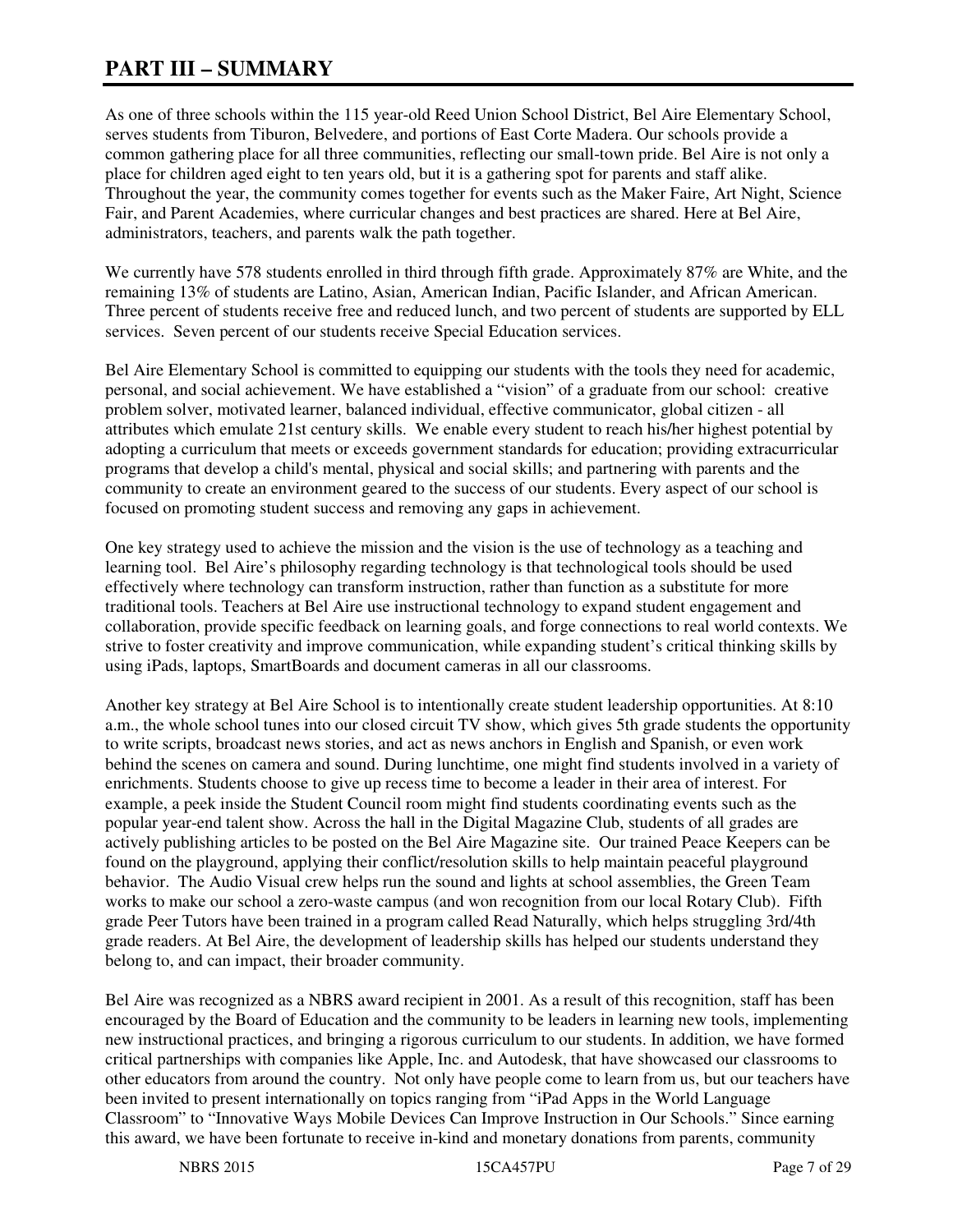members, and business associates to fund exceptional programs for our students in the arts, foreign language, technology, and professional development. In addition, our community has passed bonds to renovate all of our facilities and passed parcel taxes that allow us to offer many opportunities for students and staff.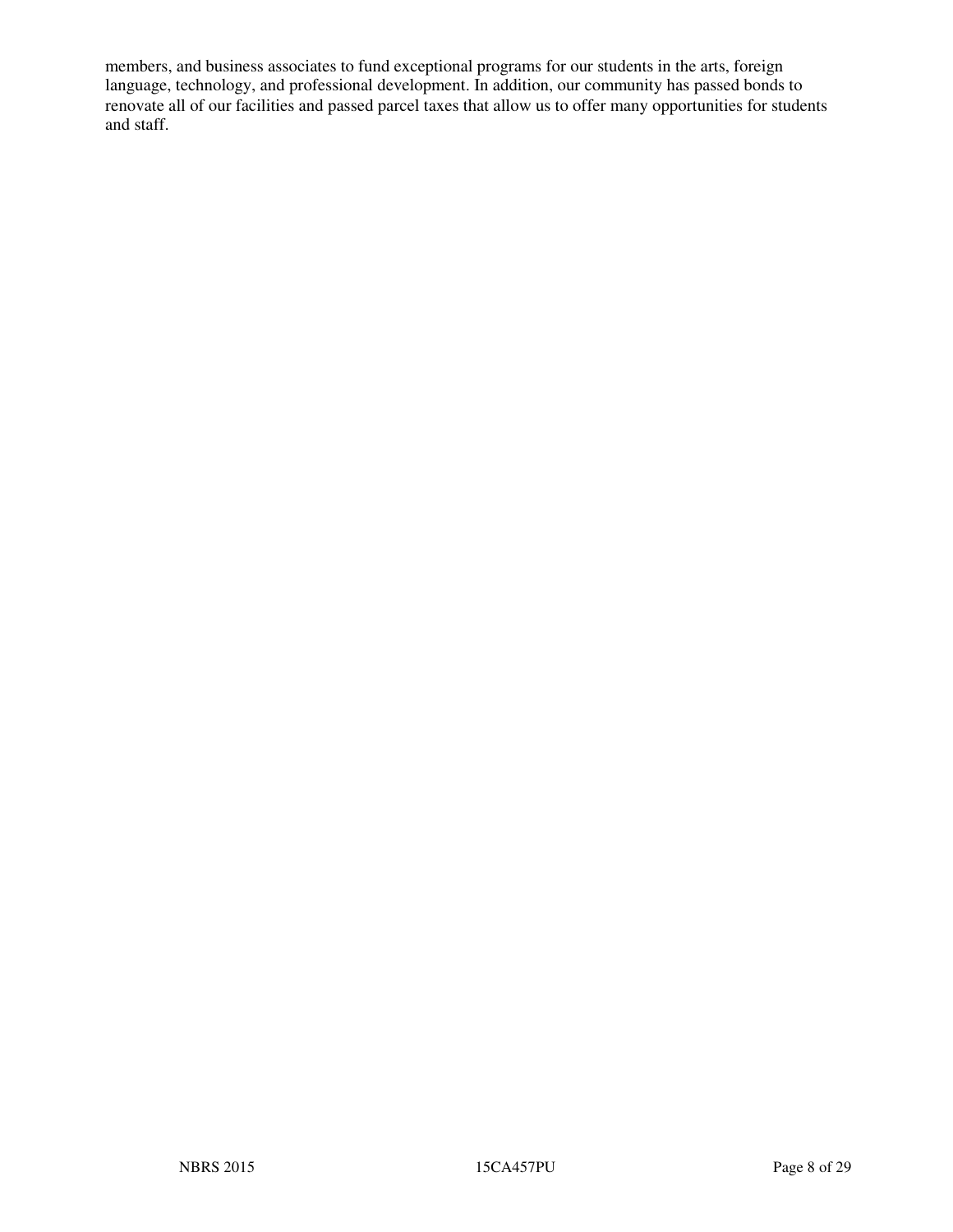# **1. Core Curriculum:**

## READING/ENGLISH LANGUAGE ARTS

Bel Aire offers a comprehensive language arts program that is aligned with the Common Core State Standards. Because of the Common Core's shift towards utilizing complex, content-rich, non-fiction text, much of Bel Aire's language arts instruction is embedded within other content. Students may read about an explorer as part of a social studies unit, or they may learn about bridge stability as part of an engineering project. Writing in each grade level focuses on three types of product: narrative, expository, and persuasive. A student may write a narrative story about a Native American character for social studies, an expository report about systems of the human body for science, or a persuasive paragraph in a math journal explaining why his/her approach to a problem is correct.

All students participate in the Accelerated Reader program, a progress-monitoring software program, which offers reading practice targeted at a specific level to motivate or accelerate student reading skills. If a student is not progressing with grade level expectations, he/she may participate in specialized reading instruction with our full-time credentialed Reading Specialist, in our peer tutoring program called Read Naturally, and/or before and after-school intervention programs. Grade level "seminars" offer students either support or a greater challenge as teachers focus on reading and writing in small groups once a week.

# **MATHEMATICS**

To compete successfully in a global economy, today's students must have a high degree of comprehension in mathematics, and to that end, our students are provided a robust and rigorous program. Bel Aire is in the process of intentionally moving from teaching discrete math standards in a traditional pedagogical approach to one of contextualizing math instruction to promote deeper understanding. We are committed to the eight Mathematical Practices that emphasize developing thoughtful young mathematicians. Students now keep math journals, work on fewer but more complex problems, try to find multiple ways to approach a single problem, and constantly justify their reasoning.

Students who need additional support in math have opportunities for targeted intervention in our Learning Center, in grade level seminars, and in small groups with teacher's aides. For those students who need a challenge, Math League is available. We differentiate instruction through the use of math apps and online intervention programs.

## **SCIENCE**

Science is in the midst of transitioning to the Next Generation Science Standards (NGSS). As prescribed by the state Department of Education, California is in the middle of a lengthy implementation process. Bel Aire teachers have been meeting, planning, attending workshops, and participating in district-wide discussions in preparation for NGSS while continuing to implement our existing standards with fidelity. Teachers have continued to teach science lessons using our FOSS science curriculum which provides hands-on, inquirybased science instruction in life science, earth science, and physical science. One may find third graders making models of the solar system, while fourth graders build parallel circuits, and fifth graders mix substances to create chemical reactions. Students who crave more STEM experiences can join the lunchtime robotics club, create something for the annual Maker Faire, or present an exhibit at Science Night.

#### SOCIAL STUDIES/HISTORY

Bel Aire provides opportunities for students to be active participants in learning about history, instead of relying heavily on textbooks. In third grade students immerse themselves in the local history of Tiburon. Through a partnership with the Belvedere-Tiburon Landmark Society students visit local sites, and members of the Landmark Society share stories with students. Students have applied their learning by creating brochures of the town of Tiburon, directing movies, writing reports, crafting stories, and even publishing a book written from the perspective of a seagull flying over the town. Fourth graders focus on California history, which was home to the Miwok Native Americans, an original land grant, site of a Rancho, and part of a mission. Students are able to delve into the impact that California history has had on a local community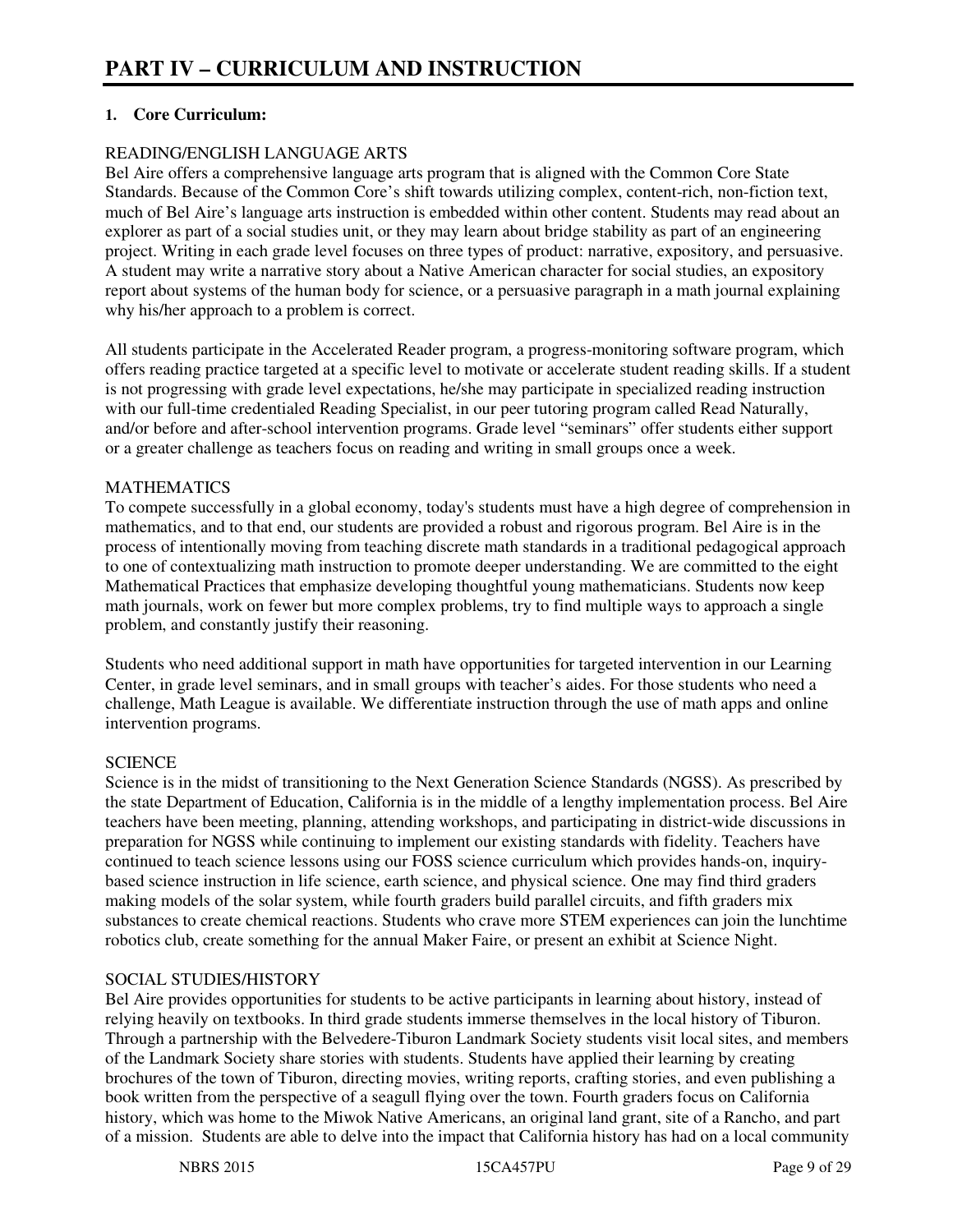and experience authentic life at an overnight camp at Marshall State Park, the site of the gold discovery that started the 1849 California Gold Rush. Fifth graders focus on United States history. Many fifth grade teachers have had the opportunity to participate in an intensive teacher institute on location in Colonial Williamsburg. This has allowed them to learn interactive teaching techniques and develop instructional materials that bring history to life in the classroom.

# **2. Other Curriculum Areas:**

In an effort to educate the whole child, Bel Aire offers physical education, Spanish, music, technology, fine arts and Dive Deep to every student. Each program provides unique learning opportunities, where students develop a greater awareness of the world and can express themselves through different modalities.

#### DIVE DEEP WEEK

Rooted in project based learning, all students select a week-long course of study per their interest or passion. Teachers co-lead a course (i.e. NASA Space Colonies, Dogs Helping Humans, Up Cycling, Broadway Musicals, Foods Around the World, Art Exploration, etc). Lessons integrate standards with authentic experiences so students can apply critical thinking and analytical skills while making connections to their own lives and to society. This program is rich with field trips, local guest speakers, and includes a servicelearning component.

## PHYSICAL EDUCATION

High-quality physical education instruction contributes to good health, develops motor skills, improves selfconfidence, and provides opportunities for increased levels of physical fitness that are associated with higher academic achievement. Our school's program promotes team-building, goal-setting, physical coordination, strength training, aerobic activity, yoga, sports, and a lifelong commitment to physical fitness. The use of technology applications, such as Coach's Eye, help students record and evaluate their technique, posture, and movement during the lessons.

#### FOREIGN LANGUAGE

Research suggests that second language acquisition contributes to our students' ability to hone higher-level critical thinking skills. Bel Aire observed gains in student test scores that coincided with the school's implementation of a school-wide Spanish program. We have two Spanish teachers who teach all students several times per week. Lessons are integrated with technology and social studies content, and tap into the student's multiple intelligences through various TPRS teaching strategies. Proficiency in Spanish is not only measured by the ability to read, write, and speak, but also by displaying an understanding of our worldwide interconnectedness.

#### TECHNOLOGY/DIGITAL CITIZENSHIP

Technology is a signature practice that differentiates our instructional program from others. Bel Aire offers a one-to-one electronic device program and has been recognized as an Apple Distinguished school. Students can use technology to support and demonstrate their learning, and teachers are encouraged to use technology to engage students and to enrich lessons.

We find that technology enhances learning, increases productivity and organization, as well as equalizes access to content for all students. Student learning experiences become more personalized with online, targeted intervention, individualized pacing and sequencing, and greater access to high-interest materials. Technology allows for better data-management, which yields improved decision-making about instruction. Parent communication has also bettered with our custom-designed Bel Aire application, allowing access to homework assignments from any mobile device.

# MUSIC, VISUAL & PERFORMING ARTS

All students receive one music class per week that focuses on the foundations and styles of music that have existed throughout time. Students have the option to participate in lunch-time and before-school band/choir clubs. Students also receive regular visual art instruction with an art teacher who blends curricular studies into student work. In partnership with the PTA, our students may elect to participate in the annual musical production, which embeds music, dance, theatre, visual, and performing arts.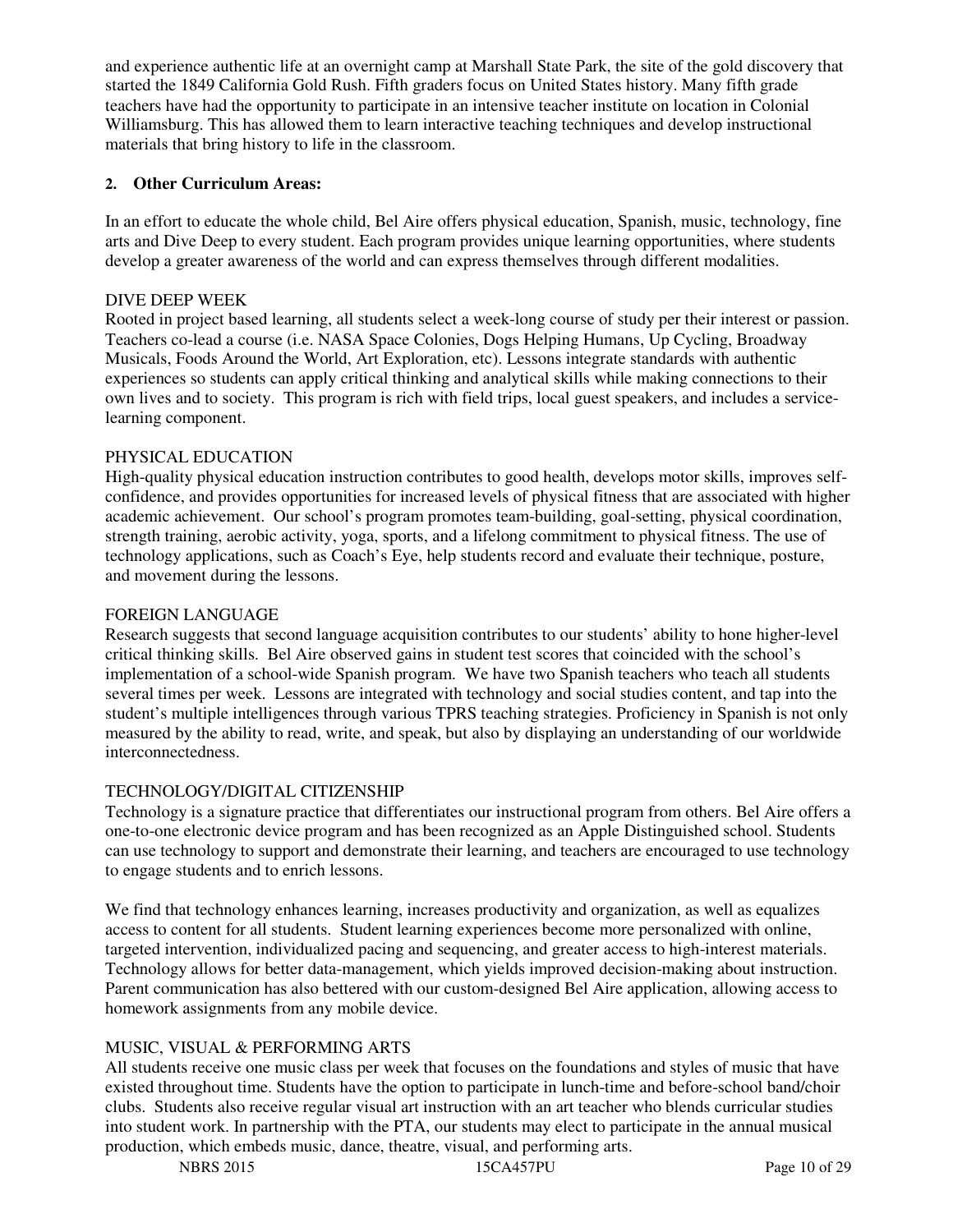#### SOCIAL EMOTIONAL PROGRAM

Bel Aire is committed to the social-emotional development of all students and our program is woven into every facet of student life. Our school's expected behaviors are based on the MOSAIC values, which include: (M) mutual respect, (O) open mindedness, (A) positive attitude, (S) self respect, (I) individuality, and (C) community. Everyone is expected to uphold these behaviors, whether on the playground, at the lunch tables, in classrooms, or working in cyberspace.

Bel Aire also strives to model the Scholarly Attributes which teaches students to be: productive, principled, risk takers, inquirers, persistent thinkers, reflective, communicators, and balanced selves. These attributes mirror the Vision of a Graduate, and students are taught to recognize and validate these attributes in one another.

Bel Aire has also adopted a HeartSmarts program, based on the Institute of HeartMath's research into the physiology of learning. HeartSmarts teaches students how to manage stress and perform in their optimal heart zone throughout the day.

Finally, a critical part of social learning is recognizing one's responsibility to give back to the community. Through partnerships with the Humane Society, Ritter House, Redwoods Senior Living Home, the Rotary Club, and with a sister school in Monrovia, Liberia, students have authentic experiences to show they are not just information consumers, but producers for others.

#### **3. Instructional Methods and Interventions:**

Bel Aire staff prides itself on progressive instructional methods with current relevance and rigor. Many professional development hours are dedicated to researching best practices, attending conferences, conducting individual research, discussing current trends, and providing peer feedback. The result of this work is that we are able to adequately meet the needs of all students.

Through the use of Data Director, Accelerated Reader, PowerTeacher, PowerSchool, Study Island, IXL, Quia, Edmodo, and Google surveys, staff routinely collects quantitative evidence, which highlights the success and sustainability of our academic programs.

Our teachers work in collaborative teams, employing the Professional Learning Community model. Teachers routinely collect and review student assessment data in teams and share best practices to support student learning. Based on data, our teachers create "seminar" classes during the school day to target specific standards for intervention or extension.

Bel Aire teachers incorporate student leadership skills into instruction which is often integrated and projectbased. Teachers work in teams and partnerships to develop 21st century learners who can solve highly complex problems, with fundamental skills in core-competency areas and leadership skills like collaboration, communication, innovation, and design. One might witness a fifth grade class conducting research about Ebola's effect on Liberia, then presenting their findings to other classes using Google Presentations, and finally conducting a school wide fundraising campaign to help sustain our sister school in Monrovia during the Ebola crisis.

At the root of Bel Aire's instructional practice is a deliberate integration of technology. Since the inception of our one-to-one electronic device program, the staff has been engaged in an ongoing discussion about how to most effectively use technology to improve and differentiate instruction. This has led to a comprehensive technology integration plan dedicated to supporting the most effective 21st century teaching and learning practices. For example, third grade students may be found on the playground using their iPad cameras to take pictures of themselves and their shadows. They then trace their shadows using the Notability application and use the Compass application to measure the angles between themselves and their shadows. This is done several times throughout the day to help them understand the movement of the earth through space.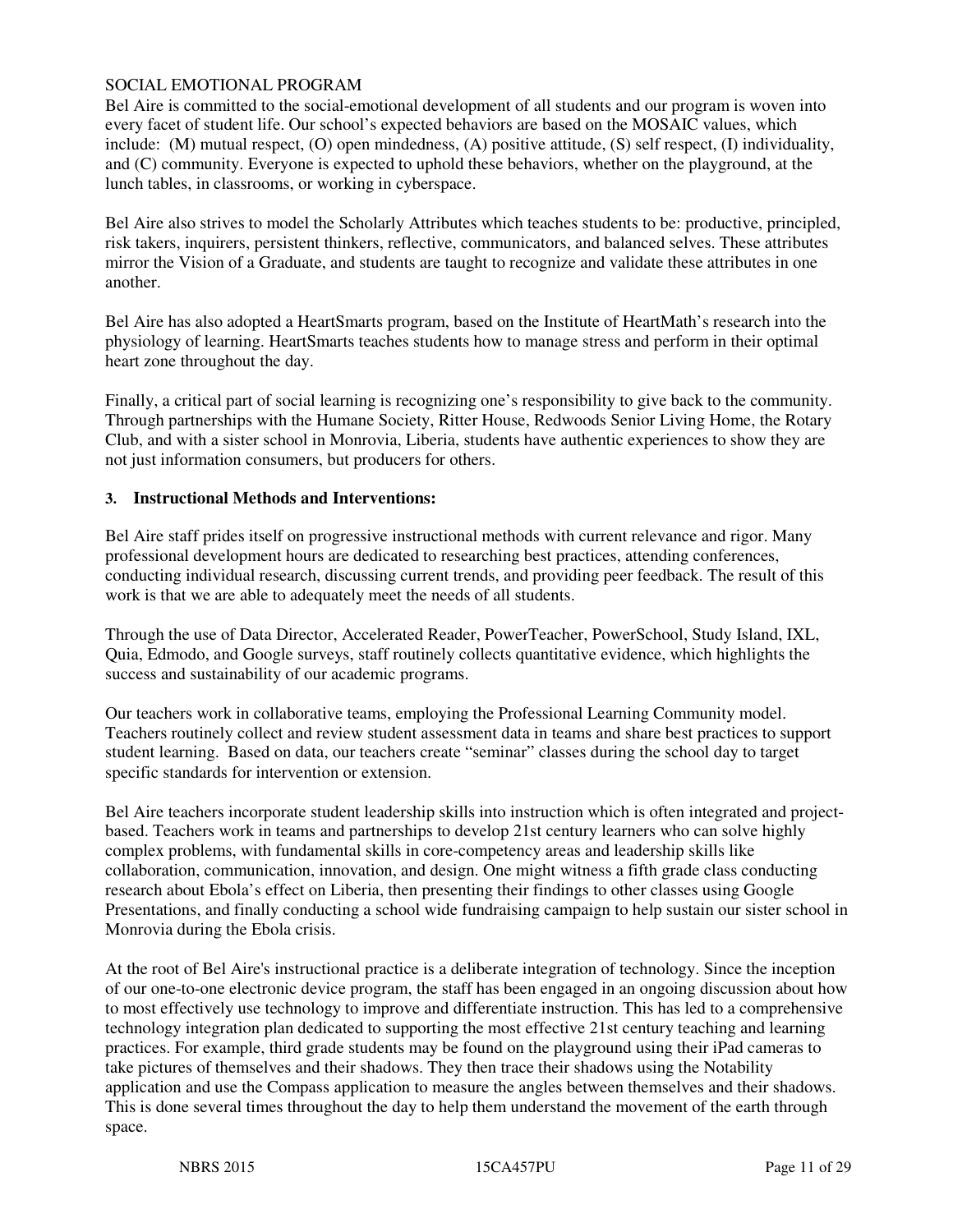Students with special needs benefit from greater access to the general education curriculum via screen readers, voice recorders, text to text speech, universal zoom functions, color inverters, sticky keys, and support for playback of closed caption content.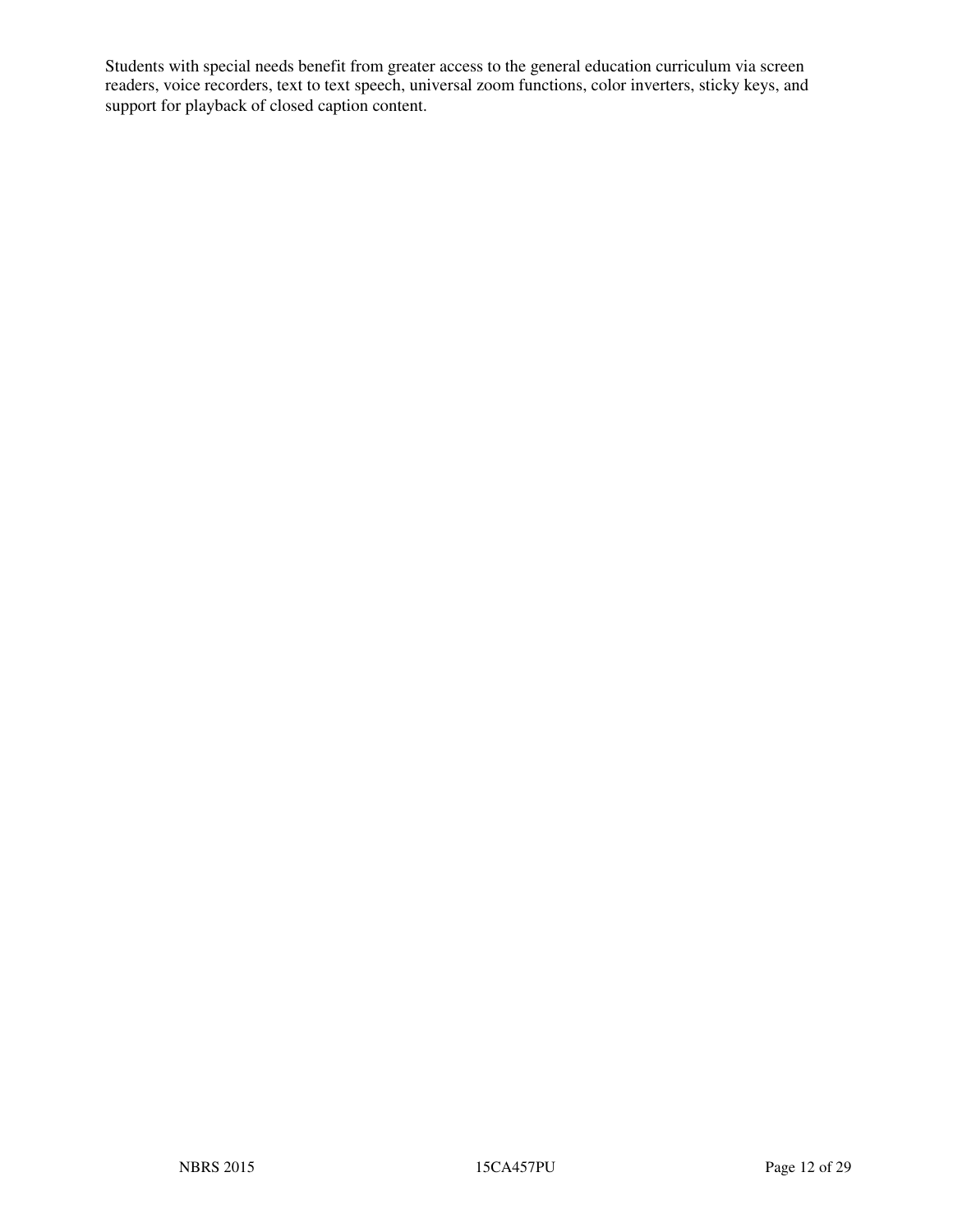## **1. Assessment Results Narrative Summary:**

From 2009 through 2013 our state-mandated assessment was the California Standardized Testing and Reporting (STAR) program. In 2014, California transitioned to Smarter Balanced Assessment Consortium (SBAC), the officially adopted Common Core aligned test in English Language Arts and math. We participated in the SBAC field test in 2014, but scores were not made available for parents, schools, or students.

Under the STAR program, Bel Aire ranked at the top of Marin County from 2009-2012. Over the past five years in English language arts, the percentage of students scoring proficient and above has ranged from 77% to 98%, with 3rd grade generally scoring the lowest. In mathematics, the percentage of students scoring proficient or above has ranged from 84% to 96%. It is typical to see the lowest scores in third grade since it is the point of entry for most students.

In 2013, all test scores dropped an average of almost 7% (with the exception of the 4th grade English language arts test). A major contributing factor to this drop was that Bel Aire experienced an unexpected 12% growth in enrollment in 2013. We had an influx of students entering at all three grade levels. Most of our incoming students came from other districts and many with significant gaps in their academic experience and performance.

We believe that several factors contribute to our consistently high scores. In 2006 we implemented a schoolwide Spanish program, which we credit with fostering higher-level thinking skills in our students. In 2007, we adopted Data Director, an online data management system, as well as a formal Professional Learning Community (PLC) model. These adoptions have systematized our approach to assessing, analyzing, and sharing data as well as driving decisions based upon student achievement data. In 2007, we implemented a one-to-one laptop program. The efficient use of technology as an instructional tool has further facilitated teachers' ability to differentiate the curriculum to meet individual student needs. Finally, Bel Aire credits its online Accelerated Reader program with improving student reading fluency, comprehension, and overall pages read.

#### **2. Assessment for Instruction and Learning and Sharing Assessment Results:**

California State standardized tests are only one of many forms of assessment for our students. We are particularly proud of our 2007 adoption of Data Director and of a formal Professional Learning Community (PLC) program. Both of these implementations have allowed for improved teacher collaboration in analyzing student achievement data, developing common assessments, employing more effective instructional differentiation and student intervention programs.

Grade level teams meet several hours a month to review student achievement data, create and modify common assessments, and to plan instruction including differentiation and intervention. Teams use standards-based formative assessment data in math and English language arts approximately every eight weeks in PLC sessions. The data gathered drives decisions about how to differentiate instruction and plan for specific intervention in the form of targeted instruction, special classes, before and after-school tutoring, enrichment, and specialized projects.

In some cases, teachers will decide to utilize our REACH or the Student Study Team (SST) process. Both processes systematically focus on individual students who need more intense interventions academically, behaviorally, socially, or emotionally. REACH is generally the pre-cursor to a more formalized SST meeting, but both result in garnering additional support for a student's specific needs. Support teams create an intervention plan for the student, which is revisited throughout the year. Referrals to a counselor and to special intervention services may occur at these meetings. Suggested interventions are implemented before any psycho-educational assessments are made for placement in Special Education.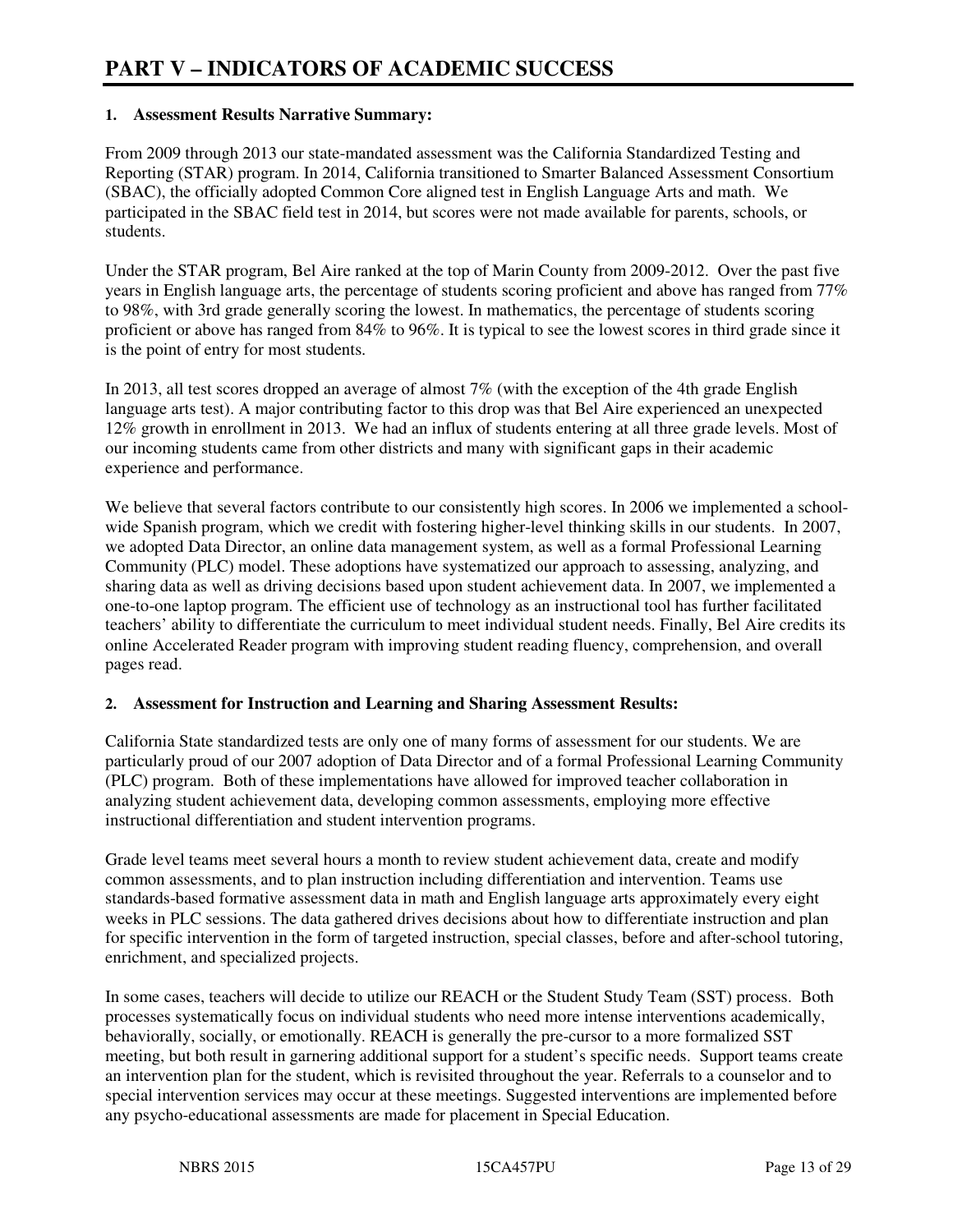Bel Aire teachers are proactive in contacting home for any type of concern and are available to explain and clarify all assessment data. The district office mails home formal reports of standardized tests at the beginning of each school year. Parents are apprised of general student success and progress via regularly updated teacher websites and newsletters. Teachers send home progress reports in the middle of every trimester, followed by standards-based report cards at the end of every trimester. Student work is sent home on a weekly basis, and test scores are sent home for review on an ongoing basis. In addition to the annual teacher-parent conferences at the end of the first trimester, teachers initiate conferences for students in need of extra support. Singular acts of progress are shared with families through "Caught Being Good" forms that allow teachers to praise students' academic or social/emotional progress.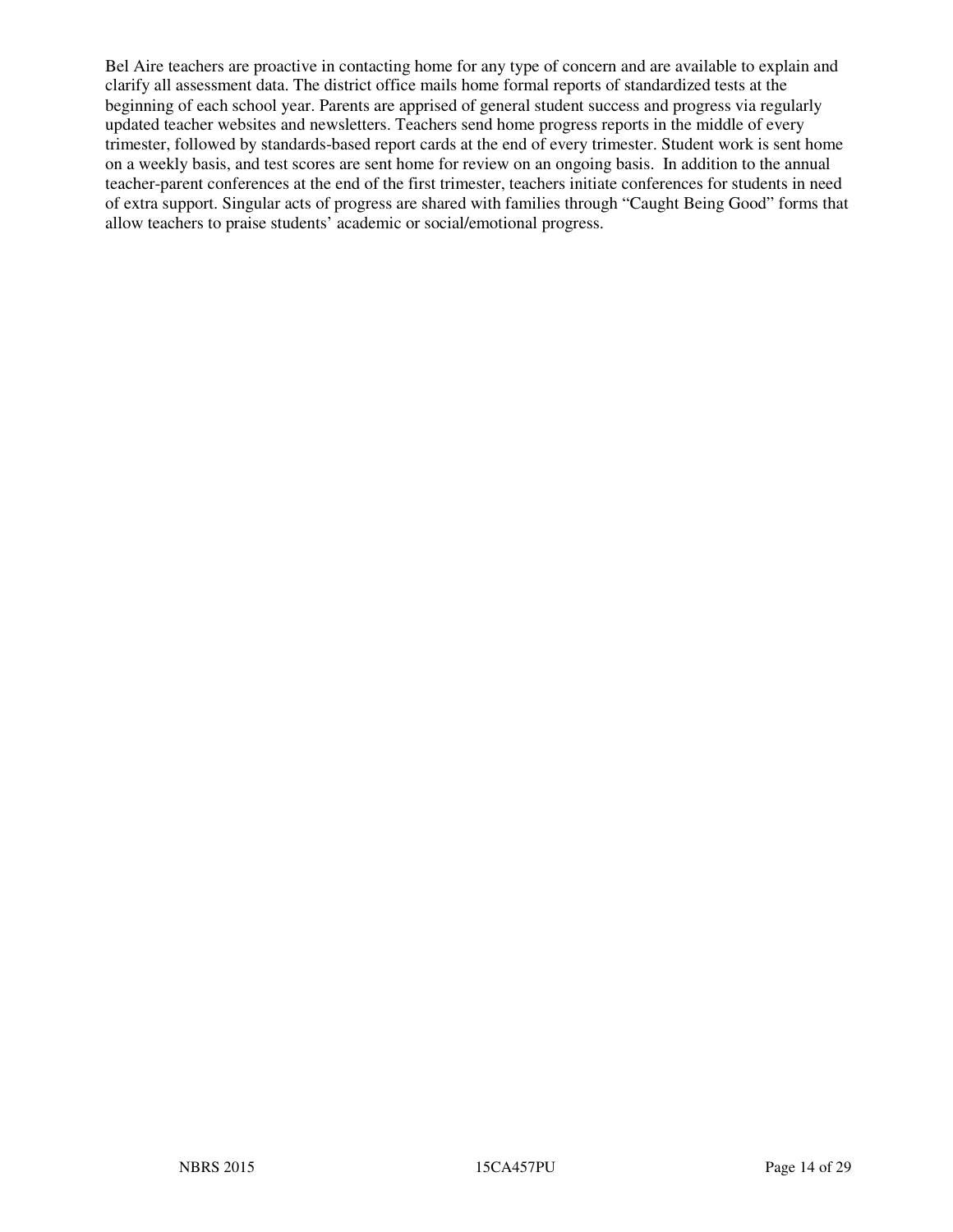# **1. School Climate/Culture**

Bel Aire prides itself on developing the whole child. In addition to academics, we also focus on the character, social-emotional, and leadership development of each student. We know that student-driven community connections and experiences also provide concrete ways in which students see an important application of their learning and take great pride in their contributions.

Bel Aire engages students with a myriad of programs (e.g., AV crew, percussion ensemble, school magazine, gardening club, Legos, design thinking, Student Council, etc.) which allow students opportunities to take part in the school community, engage in activities of personal choice, and feel success in areas that transcend academics.

Students are recognized with "Caught Being Goods" for their ability to model MOSAIC values and Scholarly Attributes. Caught Being Goods are sent home to parents and published in the weekly email News Flash. The daily Bel Aire TV Show and digital magazine offer an additional platform from which to highlight student achievements.

Teachers are also valued, supported, encouraged and recognized. Staff members submit annual goals in which they identify areas for personal growth. They are encouraged to participate in advanced training in their identified areas and have taken week-long courses in design thinking, science/STEM workshops at the Academy of Sciences, coding workshops, advanced technology training at ISTE, Apple Inc., Google Summits, and virtual teacher workshops.

All Bel Aire teachers participate in at least two professional learning communities: a grade level team and a content area department of their choice. Within these professional learning communities, teachers share and learn from one another. Using the lesson design format, staff have opportunities to give one another feedback. They are also encouraged to blend teach, buddy teach and team teach to further support one another.

Bel Aire teachers are recognized for their growth and contributions. During weekly student assemblies, teachers are recognized for their contributions toward school activities (e.g., organizing science fairs, conducting spelling and geography bees, etc.). Additionally, community awards are given for special recognition. Each year a "Golden Bell Award" is given to one teacher for outstanding work, a Rotary Award is given for community partnerships, the PTA recognizes a teacher for parent/teacher partnerships, a Chris Carter award is given for demonstrating 21st century skills, and a "Teacher of the Year" is recognized.

Bel Aire leadership works hard to establish a supportive environment because the entire school community understands there is a direct link between a positive school climate and the overall success of the school. When staff and students feel safe, included, and supported, they are more motivated to do well and to realize their full potential.

# **2. Engaging Families and Community**

We believe that student learning is enhanced by the real-world experiences that result from connecting learners with their community and engaging families in the process. When students prepare work for an authentic audience, they rise to greater expectations and perform at a higher level. Students of all skilllevels and varied interests have meaningful opportunities to contribute and succeed. Furthermore, this approach intentionally narrows gaps in student achievement.

Below are a few projects and partnerships that vary in scope, scale, and location.

BELVEDERE-TIBURON LANDMARK SOCIETY: In 2007, our school established a partnership with the

NBRS 2015 15CA457PU Page 15 of 29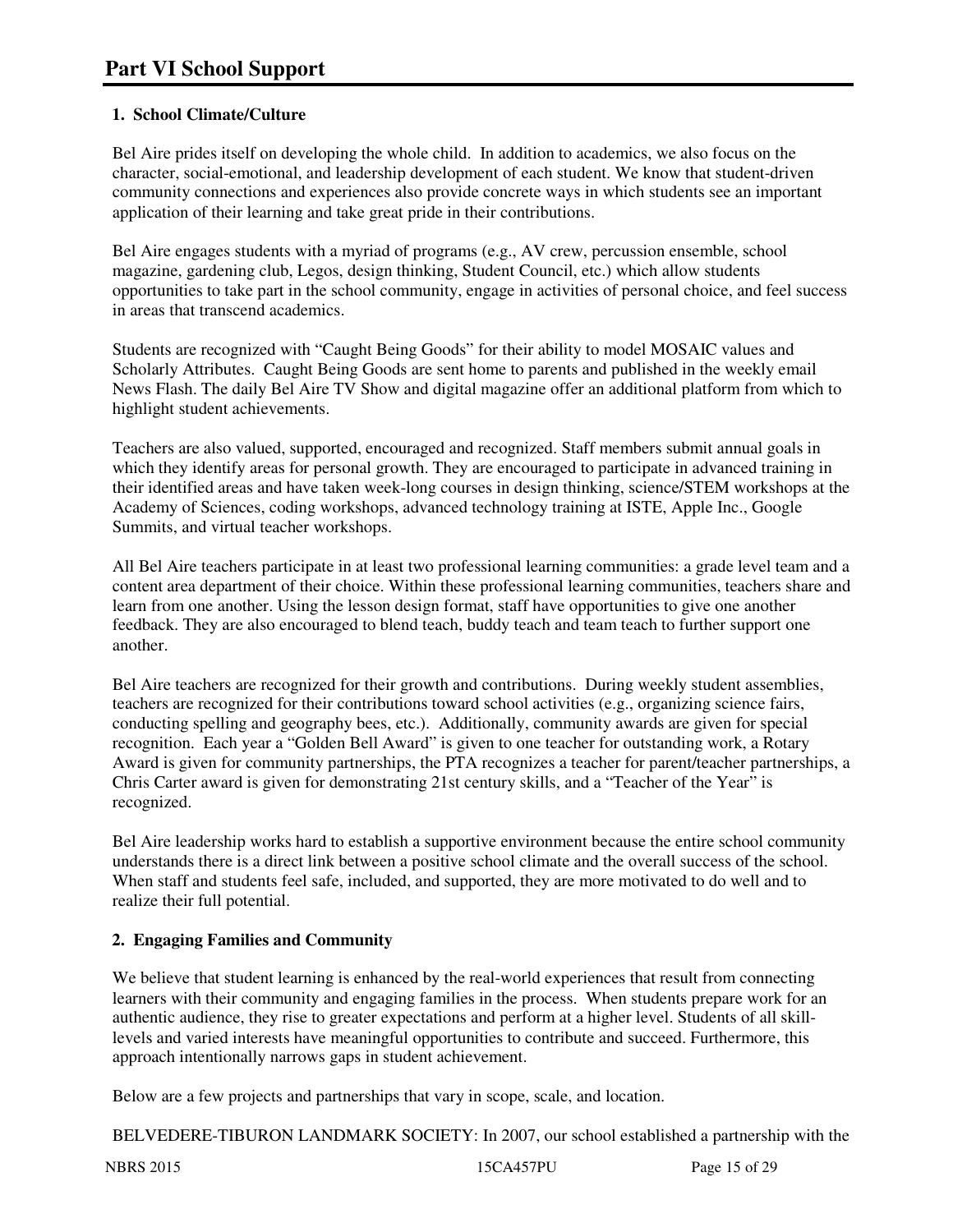organization augmenting the third grade social-studies curriculum in meaningful ways.

GET READY: A partnership with the local Police Department's "Get Ready" disaster survival program. Under teacher leadership, a fifth grade class contributed to the production of a disaster preparedness manual.

RITTER CENTER: Our Student Council actively supports this local homeless shelter, and students assume full leadership of coordinating efforts, delineating roles, and making decisions.

COURT FOR KIDS: In 2010, fifth grade students learned about complicated family court procedures and developed bilingual materials to share with other children. The short student films are now located on both the Sacramento and Marin County Superior Court websites.

LIBERIA PROJECT: Since 2006, Bel Aire has worked with the Tiburon-Belvedere Rotary Club to support the Elizabeth Sele Mulbah Institute, a pre K-9 school in Monrovia, Liberia. Our students have helped to raise funds to provide a village-sized solar cooker, organized a walk-a-thon to pay for the construction of a well at the school, partnered with a local non-profit called the Global Book Exchange to collect and deliver over 1,000 books to start a school library, and paid for homeschooling materials during the recent Ebola outbreak and closure of the Liberian school.

OUTDOOR CLASSROOM: Over the course of two years, students forged several community partnerships to design and build an outdoor classroom space. Students drew concept designs and worked directly with a local landscape architecture firm to draw final plans.

MOSAIC FOUNDATION: Students and staff form partnerships with other schools in Marin County to promote diversity and multicultural initiatives.

APPLE COMPUTERS: Teachers have visited Apple's campus to learn new ways to increase student involvement by utilizing technology across the curriculum.

PARENT ACADEMIES: These are bi-monthly events in which parents are invited to the school campus to gain a deeper understanding of content area instructional practices. Parents are given the opportunity to participate in a mock lesson and then tour classrooms to see the lesson in progress.

We assess the impact of all of our community partnership by tracking student participation rates, conducting parent interviews, recording student reflections, and documenting comments offered in parent informational meetings.

#### **3. Professional Development**

Our approach to professional development is systematic, targeting learning opportunities in order to support teachers, address the needs of the school, and improve student achievement. We do this by asking each staff member to review school priorities, set a grade-level goal, a department goal, and an individual professional goal. Leadership meets with staff members to develop a plan to support achievement of goals throughout the year. We also survey the staff, students and parents about strengths, challenges, and next steps for the year to come. This information helps us target professional development opportunities that align with academic standards and will bolster student achievement.

Bel Aire is deliberate in the delivery of on-going and cohesive staff support, rather than fragmented snippets of training. A professional development calendar is created that includes time for teachers to collaborate, share best practices, and to continually reevaluate the impact of their training and their instructional approaches.

In 2014, Bel Aire organized an iInspire program, which addressed gaps in staff technology skill and comfort levels. Staff was paid to prepare and deliver workshops in areas of their expertise for their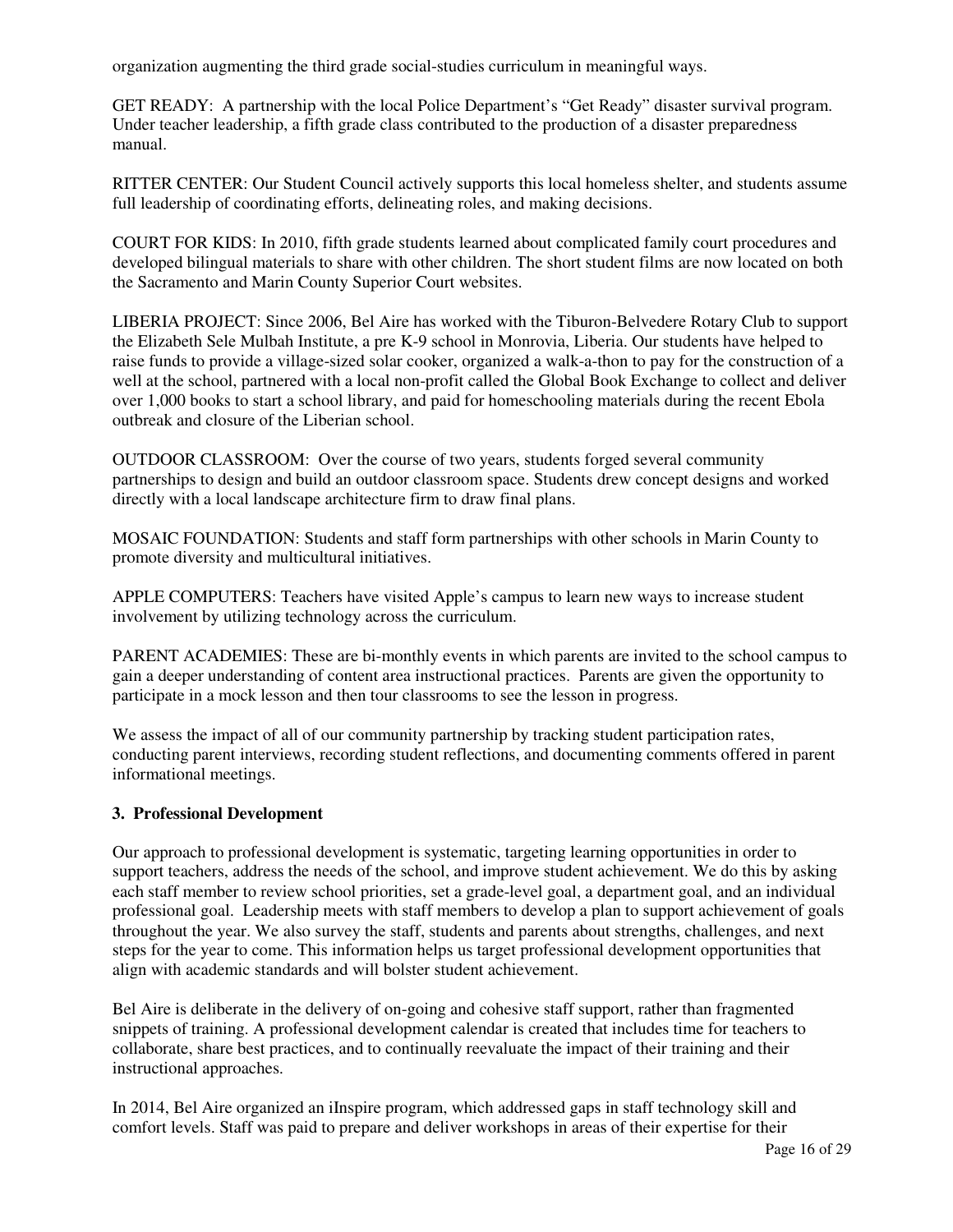colleagues. Participating staff was encouraged to develop student-lessons based on their learnings. Outside practitioners were hired to provide specific training in areas of expertise (i.e Common Core math practices, coding, and 3-D printing). The iInspire workshops took place a week before school started, and continued throughout the year.

Technology trainings, like iInspire, are prime examples of how professional development directly impacts students and parents. As our teachers learned innovative ways to integrate technology into their instructional program, students were exposed to tools that helped them express their understanding in new ways. In addition, our staff began to offer Parent Academies so parents could support technology use at home.

Bel Aire's professional development plan draws from local and international experts. In partnership with neighboring districts and the Marin County Office of Education (MCOE), the staff has participated in training with practitioners like Phil Daro (Common Core Mathematics), Marzano (CCSS standards and progressions) and DuFour (Professional Learning Communities). After each workshop, teachers apply what they learn in their classrooms and are encouraged to video the lesson so that it can be shared for everyone's benefit.

Our Bel Aire leadership is also dedicated to continuing professional development in a variety of ways. Administrators network with other local school leaders and receive support from trained coaches. Because we are committed to progressive instructional practices, leadership attends conferences for innovators, designers, and burgeoning entrepreneurs (e.g., San Francisco's SUM conference in 2014) in lieu of traditional K-12 conferences.

## **4. School Leadership**

Much of Bel Aire's success can be attributed to a model of shared leadership. Although the school has thrived under the formal leadership of a single principal, the school's policies, programs, and resources have been the product of many individuals, teams, and committees. Due to shifts in district leadership and growing enrollment, 2014/15 marked the first year the principal received formalized support in the form of district Assistant Principals who were assigned to both the district primary school and Bel Aire.

The superintendent works closely with the district's Board of Directors to review progress and make recommendations. The result is a Local Control Accountability Plan (LCAP) which articulates annual priorities for each of the three district schools. These priorities are reported to school site leadership teams and form the foundation for Bel Aire's School Site Plans. The School Site Plan then informs curriculum and instruction, shapes intervention and enrichment programs, and prioritizes spending. Bel Aire's School Site Council (SSC) oversees the plan and is composed of parents and staff, including the principal, certificated teachers, members from the school board, and classified staff.

At the site level, each grade level team is led by a Grade Level Coordinator (GLC) who serves as a guarantor that the school's plan is implemented within the calendar and structures necessary for success. GLCs meet biweekly as part of a larger school leadership team to establish, review, and improve school programs. The leadership team also assesses the efficacy of professional development and monitors any achievement gaps.

Bel Aire also has formalized departments and subcommittees. Departments shift each year to reflect and support the school site plan but generally represent core academic areas plus social-emotional development and digital literacy. Each department is led by a teacher who runs meetings, consults with school leadership, and guides the department work. In less formalized roles, all teachers are encouraged to lead in any area about which they are especially passionate. This can take the form of leading a student enrichment club (e.g., Student Council, Green Team, Bel Aire Digital Magazine), participating in a staff social committee, or starting a before or after school student group (e.g., math club, dance team, reading support).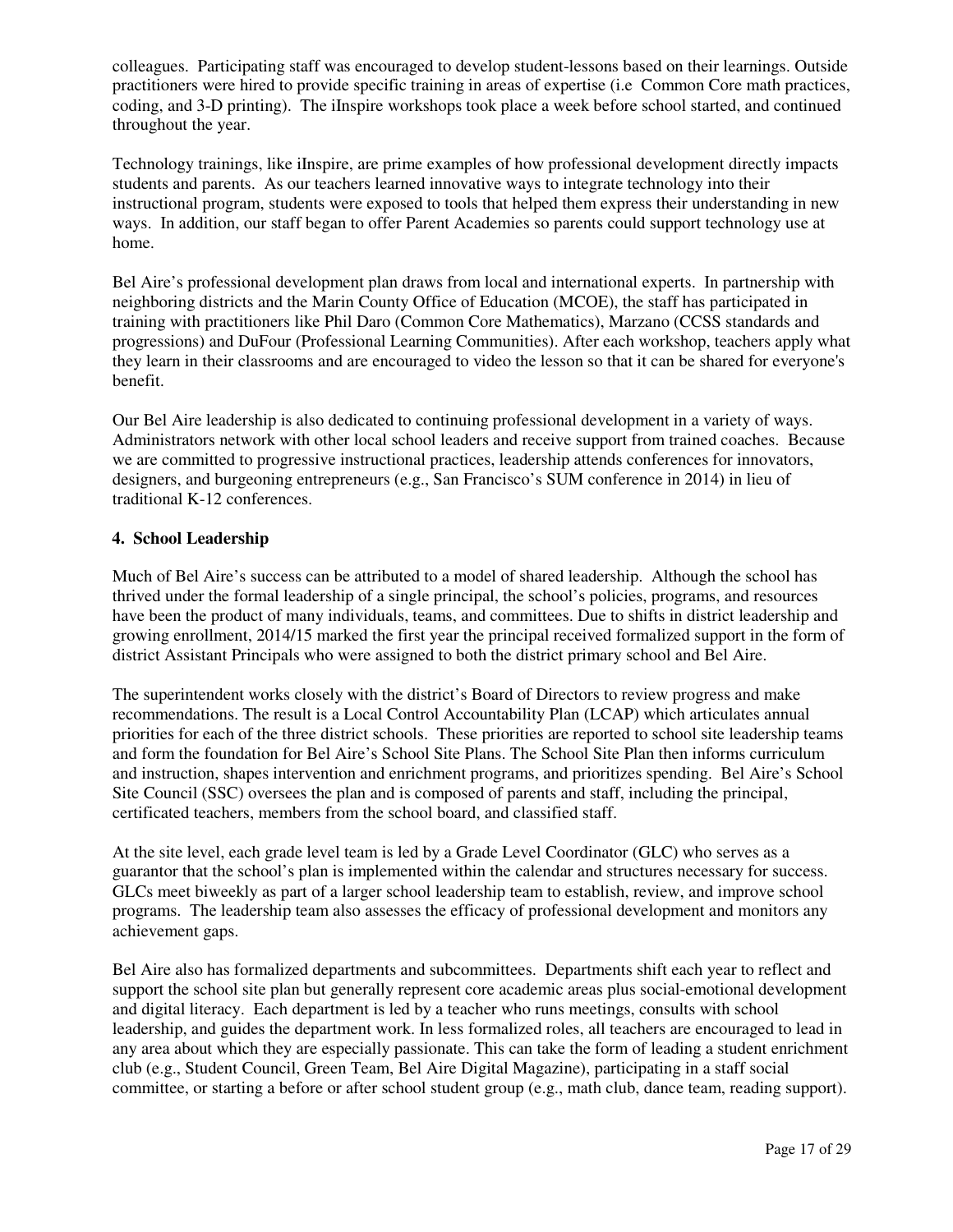| <b>Subject:</b> Math                          | <b>Test:</b> California Standards Test |
|-----------------------------------------------|----------------------------------------|
| <b>All Students Tested/Grade: 3</b>           | <b>Edition/Publication Year: 2013</b>  |
| <b>Publisher:</b> Educational Testing Service |                                        |

| School Year                      | 2013-2014    | 2012-2013      | 2011-2012      | 2010-2011      | 2009-2010      |
|----------------------------------|--------------|----------------|----------------|----------------|----------------|
| Testing month                    | May          | May            | May            | May            | May            |
| <b>SCHOOL SCORES*</b>            |              |                |                |                |                |
| Proficient and above             | 84           | 92             | 92             | 92             | 88             |
| Advanced                         | 60           | 70             | 71             | 72             | 65             |
| Number of students tested        | 183          | 165            | 136            | 142            | 127            |
| Percent of total students tested | 98           | 99             | 96             | 100            | 100            |
| Number of students tested with   |              |                |                |                |                |
| alternative assessment           |              |                |                |                |                |
| % of students tested with        | $\mathbf{1}$ | $\overline{0}$ | $\overline{0}$ | $\overline{0}$ | $\overline{0}$ |
| alternative assessment           |              |                |                |                |                |
| <b>SUBGROUP SCORES</b>           |              |                |                |                |                |
| 1. Free and Reduced-Price        |              |                |                |                |                |
| Meals/Socio-Economic/            |              |                |                |                |                |
| <b>Disadvantaged Students</b>    |              |                |                |                |                |
| Proficient and above             |              |                |                |                |                |
| Advanced                         |              |                |                |                |                |
| Number of students tested        |              |                |                |                |                |
| 2. Students receiving Special    |              |                |                |                |                |
| <b>Education</b>                 |              |                |                |                |                |
| Proficient and above             |              |                |                |                |                |
| Advanced                         |              |                |                |                |                |
| Number of students tested        |              |                |                |                |                |
| 3. English Language Learner      |              |                |                |                |                |
| <b>Students</b>                  |              |                |                |                |                |
| Proficient and above             |              |                |                |                |                |
| Advanced                         |              |                |                |                |                |
| Number of students tested        |              |                |                |                |                |
| 4. Hispanic or Latino            |              |                |                |                |                |
| <b>Students</b>                  |              |                |                |                |                |
| Proficient and above             |              |                |                |                |                |
| Advanced                         |              |                |                |                |                |
| Number of students tested        |              |                |                |                |                |
| 5. African- American             |              |                |                |                |                |
| <b>Students</b>                  |              |                |                |                |                |
| Proficient and above             |              |                |                |                |                |
| Advanced                         |              |                |                |                |                |
| Number of students tested        |              |                |                |                |                |
| <b>6. Asian Students</b>         |              |                |                |                |                |
| Proficient and above             |              |                |                |                |                |
| Advanced                         |              |                |                |                |                |
| Number of students tested        |              |                |                |                |                |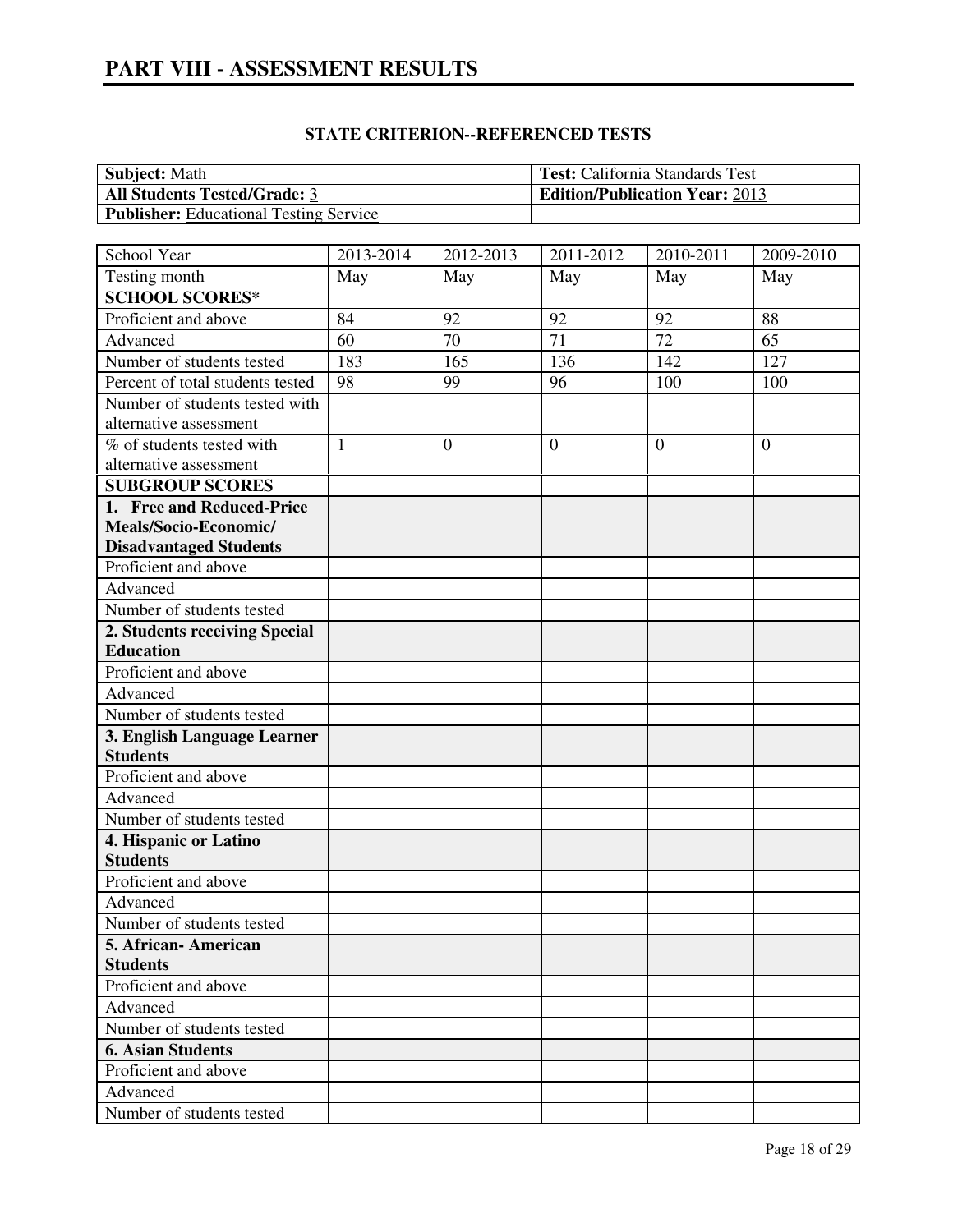| School Year                      | 2013-2014 | 2012-2013 | 2011-2012 | 2010-2011 | 2009-2010 |
|----------------------------------|-----------|-----------|-----------|-----------|-----------|
| 7. American Indian or            |           |           |           |           |           |
| <b>Alaska Native Students</b>    |           |           |           |           |           |
| Proficient and above             |           |           |           |           |           |
| Advanced                         |           |           |           |           |           |
| Number of students tested        |           |           |           |           |           |
| 8. Native Hawaiian or other      |           |           |           |           |           |
| <b>Pacific Islander Students</b> |           |           |           |           |           |
| Proficient and above             |           |           |           |           |           |
| Advanced                         |           |           |           |           |           |
| Number of students tested        |           |           |           |           |           |
| 9. White Students                |           |           |           |           |           |
| Proficient and above             | 84        | 92        | 93        | 92        | 88        |
| Advanced                         | 63        | 70        | 73        | 72        | 65        |
| Number of students tested        | 153       | 142       | 111       | 115       | 98        |
| 10. Two or More Races            |           |           |           |           |           |
| identified Students              |           |           |           |           |           |
| Proficient and above             |           |           |           |           |           |
| Advanced                         |           |           |           |           |           |
| Number of students tested        |           |           |           |           |           |
| 11. Other 1: Other 1             |           |           |           |           |           |
| Proficient and above             |           |           |           |           |           |
| Advanced                         |           |           |           |           |           |
| Number of students tested        |           |           |           |           |           |
| 12. Other 2: Other 2             |           |           |           |           |           |
| Proficient and above             |           |           |           |           |           |
| Advanced                         |           |           |           |           |           |
| Number of students tested        |           |           |           |           |           |
| 13. Other 3: Other 3             |           |           |           |           |           |
| Proficient and above             |           |           |           |           |           |
| Advanced                         |           |           |           |           |           |
| Number of students tested        |           |           |           |           |           |

**NOTES:** In question #8 of Part II (Demographic Info), there was a note that said the state "reported that 11% of the students enrolled in this school are from low income or disadvantaged families based on the following subgroup(s): Eligible for free and reduced lunch, Students with Disabilities, English Learners, and migrant students". While this appears to be a significant subgroup (i.e., representing greater than 10% of our students), it is a combination of several subgroups for which we do not have data. Accordingly, we have not reported data for this "super group".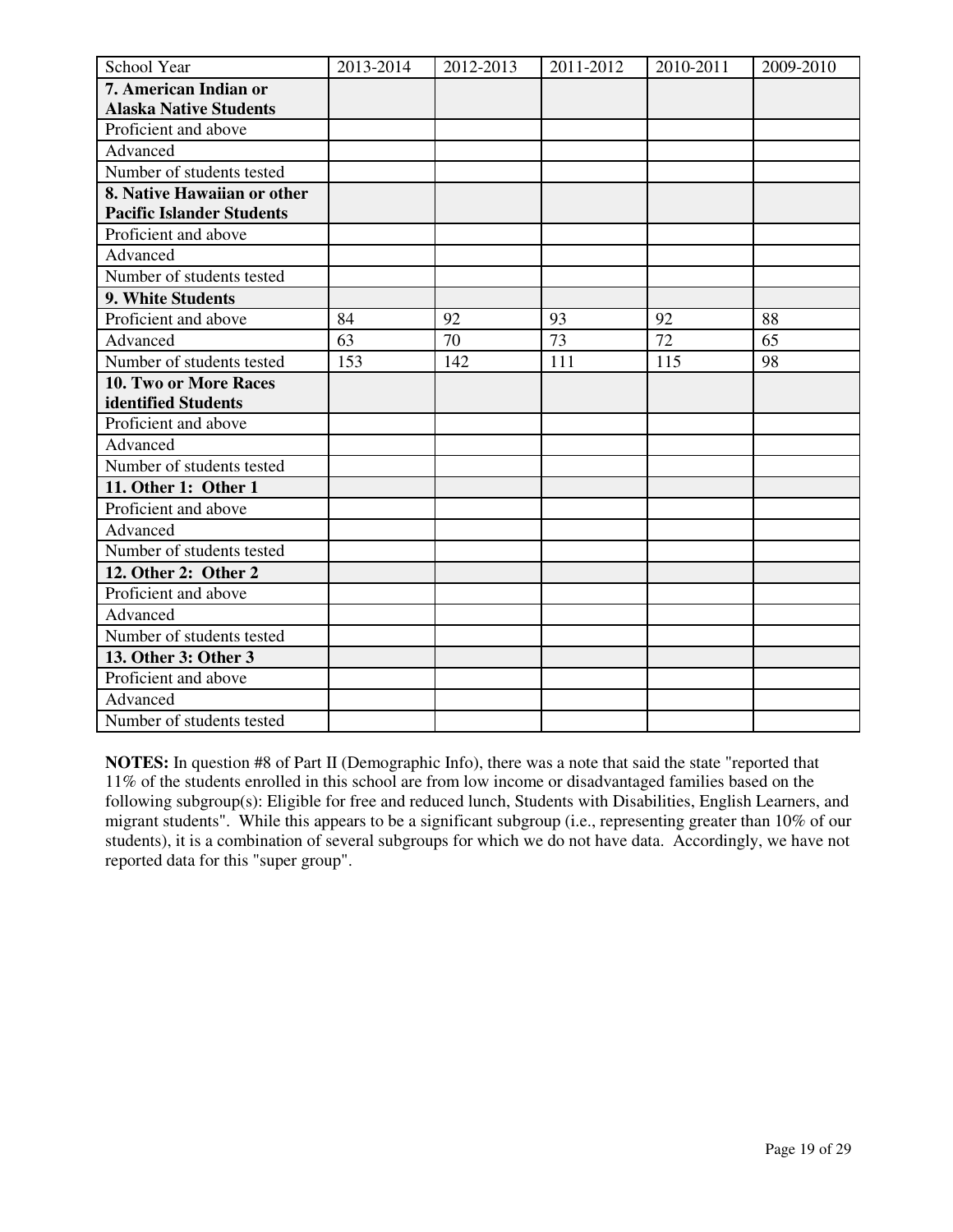| <b>Subject:</b> Math                          | <b>Test:</b> California Standards Test |
|-----------------------------------------------|----------------------------------------|
| <b>All Students Tested/Grade: 4</b>           | <b>Edition/Publication Year: 2013</b>  |
| <b>Publisher:</b> Educational Testing Service |                                        |

| School Year                      | 2013-2014      | 2012-2013    | $\overline{20}11 - 2012$ | 2010-2011        | 2009-2010      |
|----------------------------------|----------------|--------------|--------------------------|------------------|----------------|
| Testing month                    | May            | May          | May                      | May              | May            |
| <b>SCHOOL SCORES*</b>            |                |              |                          |                  |                |
| Proficient and above             | 89             | 95           | 94                       | 90               | 92             |
| Advanced                         | 70             | 77           | 80                       | 74               | 82             |
| Number of students tested        | 170            | 142          | 152                      | $\overline{1}29$ | 124            |
| Percent of total students tested | 98             | 97           | 99                       | 98               | 97             |
| Number of students tested with   |                |              |                          |                  |                |
| alternative assessment           |                |              |                          |                  |                |
| % of students tested with        | $\overline{0}$ | $\mathbf{0}$ | $\overline{0}$           | $\overline{0}$   | $\overline{0}$ |
| alternative assessment           |                |              |                          |                  |                |
| <b>SUBGROUP SCORES</b>           |                |              |                          |                  |                |
| 1. Free and Reduced-Price        |                |              |                          |                  |                |
| Meals/Socio-Economic/            |                |              |                          |                  |                |
| <b>Disadvantaged Students</b>    |                |              |                          |                  |                |
| Proficient and above             |                |              |                          |                  |                |
| Advanced                         |                |              |                          |                  |                |
| Number of students tested        |                |              |                          |                  |                |
| 2. Students receiving Special    |                |              |                          |                  |                |
| <b>Education</b>                 |                |              |                          |                  |                |
| Proficient and above             |                |              |                          |                  |                |
| Advanced                         |                |              |                          |                  |                |
| Number of students tested        |                |              |                          |                  |                |
| 3. English Language Learner      |                |              |                          |                  |                |
| <b>Students</b>                  |                |              |                          |                  |                |
| Proficient and above             |                |              |                          |                  |                |
| Advanced                         |                |              |                          |                  |                |
| Number of students tested        |                |              |                          |                  |                |
| 4. Hispanic or Latino            |                |              |                          |                  |                |
| <b>Students</b>                  |                |              |                          |                  |                |
| Proficient and above             |                |              |                          |                  |                |
| Advanced                         |                |              |                          |                  |                |
| Number of students tested        |                |              |                          |                  |                |
| 5. African- American             |                |              |                          |                  |                |
| <b>Students</b>                  |                |              |                          |                  |                |
| Proficient and above             |                |              |                          |                  |                |
| Advanced                         |                |              |                          |                  |                |
| Number of students tested        |                |              |                          |                  |                |
| <b>6. Asian Students</b>         |                |              |                          |                  |                |
| Proficient and above             |                |              |                          |                  |                |
| Advanced                         |                |              |                          |                  |                |
| Number of students tested        |                |              |                          |                  |                |
| 7. American Indian or            |                |              |                          |                  |                |
| <b>Alaska Native Students</b>    |                |              |                          |                  |                |
| Proficient and above             |                |              |                          |                  |                |
| Advanced                         |                |              |                          |                  |                |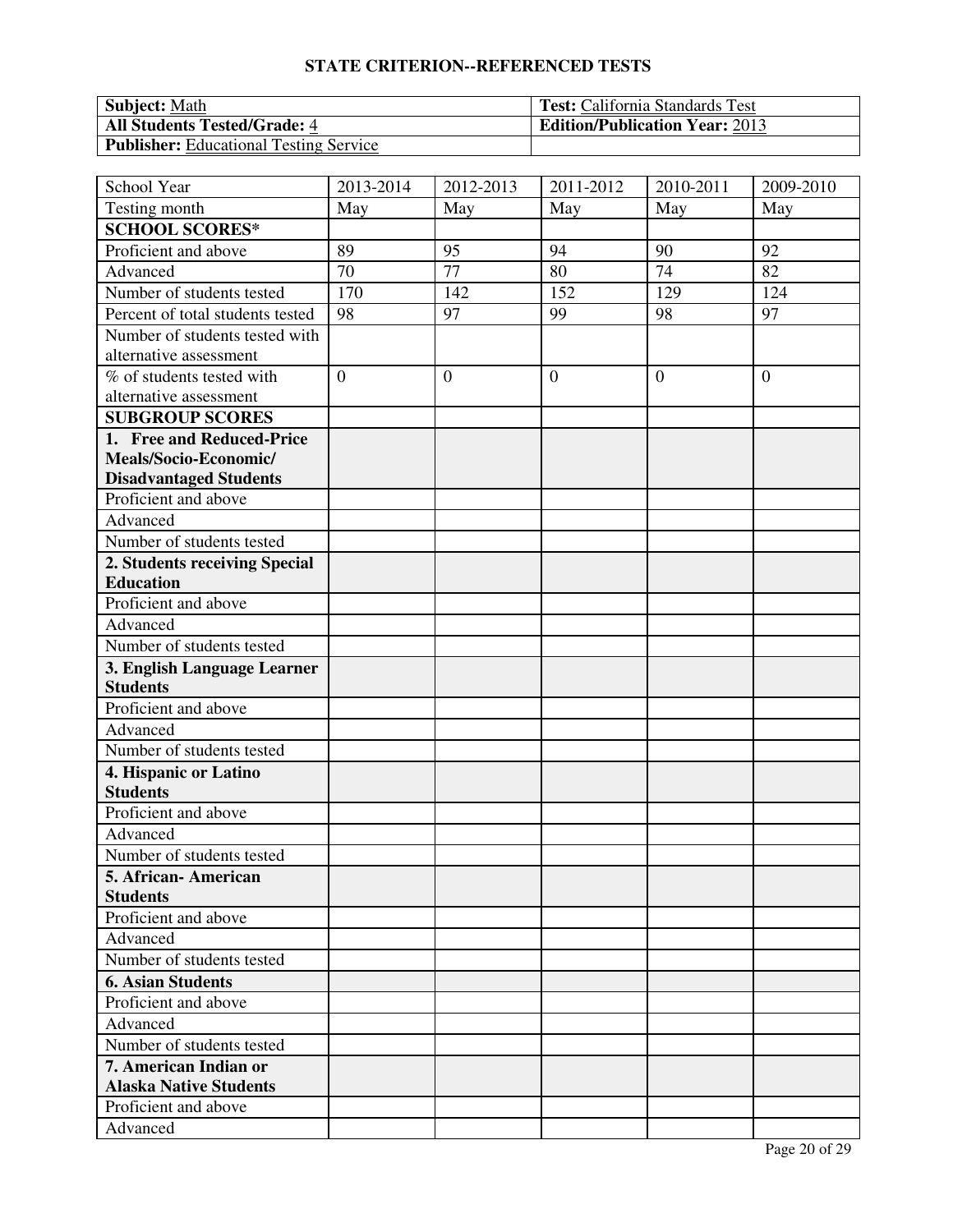| School Year                      | 2013-2014 | 2012-2013 | 2011-2012 | 2010-2011 | 2009-2010 |
|----------------------------------|-----------|-----------|-----------|-----------|-----------|
| Number of students tested        |           |           |           |           |           |
| 8. Native Hawaiian or other      |           |           |           |           |           |
| <b>Pacific Islander Students</b> |           |           |           |           |           |
| Proficient and above             |           |           |           |           |           |
| Advanced                         |           |           |           |           |           |
| Number of students tested        |           |           |           |           |           |
| 9. White Students                |           |           |           |           |           |
| Proficient and above             | 88        | 96        | 93        | 92        | 92        |
| Advanced                         | 70        | 78        | 80        | 76        | 82        |
| Number of students tested        | 147       | 119       | 122       | 98        | 105       |
| 10. Two or More Races            |           |           |           |           |           |
| identified Students              |           |           |           |           |           |
| Proficient and above             |           |           |           |           |           |
| Advanced                         |           |           |           |           |           |
| Number of students tested        |           |           |           |           |           |
| 11. Other 1: Other 1             |           |           |           |           |           |
| Proficient and above             |           |           |           |           |           |
| Advanced                         |           |           |           |           |           |
| Number of students tested        |           |           |           |           |           |
| 12. Other 2: Other 2             |           |           |           |           |           |
| Proficient and above             |           |           |           |           |           |
| Advanced                         |           |           |           |           |           |
| Number of students tested        |           |           |           |           |           |
| 13. Other 3: Other 3             |           |           |           |           |           |
| Proficient and above             |           |           |           |           |           |
| Advanced                         |           |           |           |           |           |
| Number of students tested        |           |           |           |           |           |

**NOTES:**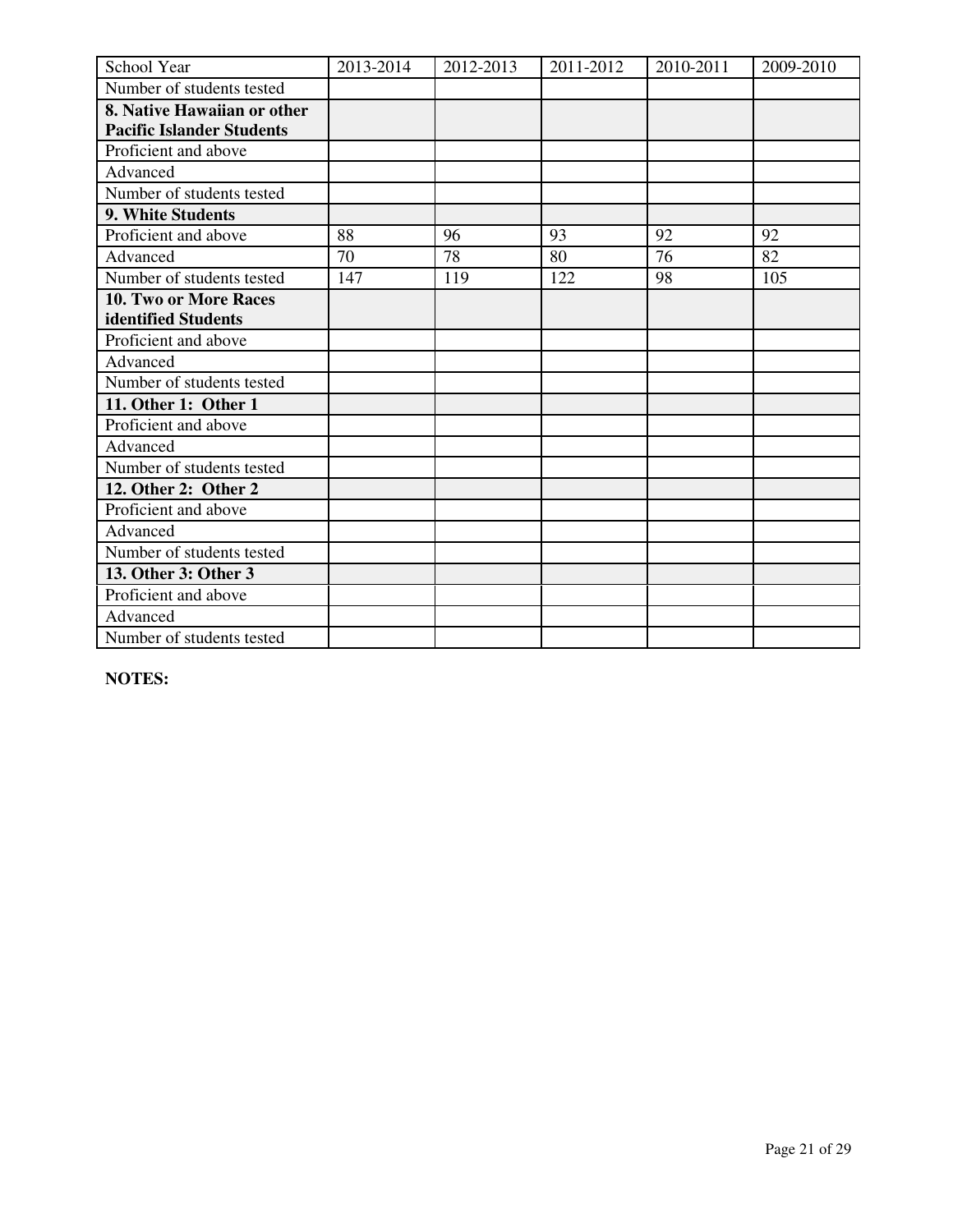| <b>Subject:</b> Math                          | <b>Test:</b> California Standards Test |
|-----------------------------------------------|----------------------------------------|
| <b>All Students Tested/Grade: 5</b>           | <b>Edition/Publication Year: 2013</b>  |
| <b>Publisher:</b> Educational Testing Service |                                        |

| School Year                      | 2013-2014      | 2012-2013      | 2011-2012    | 2010-2011      | $\overline{2009}$ -2010 |
|----------------------------------|----------------|----------------|--------------|----------------|-------------------------|
| Testing month                    | May            | May            | May          | May            | May                     |
| <b>SCHOOL SCORES*</b>            |                |                |              |                |                         |
| Proficient and above             | 90             | 96             | 92           | 93             | 90                      |
| Advanced                         | 65             | 66             | 73           | 69             | 70                      |
| Number of students tested        | 161            | 154            | 134          | 134            | 137                     |
| Percent of total students tested | 98             | 98             | 97           | 98             | 99                      |
| Number of students tested with   |                |                |              |                |                         |
| alternative assessment           |                |                |              |                |                         |
| % of students tested with        | $\overline{0}$ | $\overline{0}$ | $\mathbf{0}$ | $\overline{0}$ | $\overline{0}$          |
| alternative assessment           |                |                |              |                |                         |
| <b>SUBGROUP SCORES</b>           |                |                |              |                |                         |
| 1. Free and Reduced-Price        |                |                |              |                |                         |
| Meals/Socio-Economic/            |                |                |              |                |                         |
| <b>Disadvantaged Students</b>    |                |                |              |                |                         |
| Proficient and above             |                |                |              |                |                         |
| Advanced                         |                |                |              |                |                         |
| Number of students tested        |                |                |              |                |                         |
| 2. Students receiving Special    |                |                |              |                |                         |
| <b>Education</b>                 |                |                |              |                |                         |
| Proficient and above             |                |                |              |                |                         |
| Advanced                         |                |                |              |                |                         |
| Number of students tested        |                |                |              |                |                         |
| 3. English Language Learner      |                |                |              |                |                         |
| <b>Students</b>                  |                |                |              |                |                         |
| Proficient and above             |                |                |              |                |                         |
| Advanced                         |                |                |              |                |                         |
| Number of students tested        |                |                |              |                |                         |
| 4. Hispanic or Latino            |                |                |              |                |                         |
| <b>Students</b>                  |                |                |              |                |                         |
| Proficient and above             |                |                |              |                |                         |
| Advanced                         |                |                |              |                |                         |
| Number of students tested        |                |                |              |                |                         |
| 5. African-American              |                |                |              |                |                         |
| <b>Students</b>                  |                |                |              |                |                         |
| Proficient and above             |                |                |              |                |                         |
| Advanced                         |                |                |              |                |                         |
| Number of students tested        |                |                |              |                |                         |
| <b>6. Asian Students</b>         |                |                |              |                |                         |
| Proficient and above             |                |                |              |                |                         |
| Advanced                         |                |                |              |                |                         |
| Number of students tested        |                |                |              |                |                         |
| 7. American Indian or            |                |                |              |                |                         |
| <b>Alaska Native Students</b>    |                |                |              |                |                         |
| Proficient and above             |                |                |              |                |                         |
| Advanced                         |                |                |              |                |                         |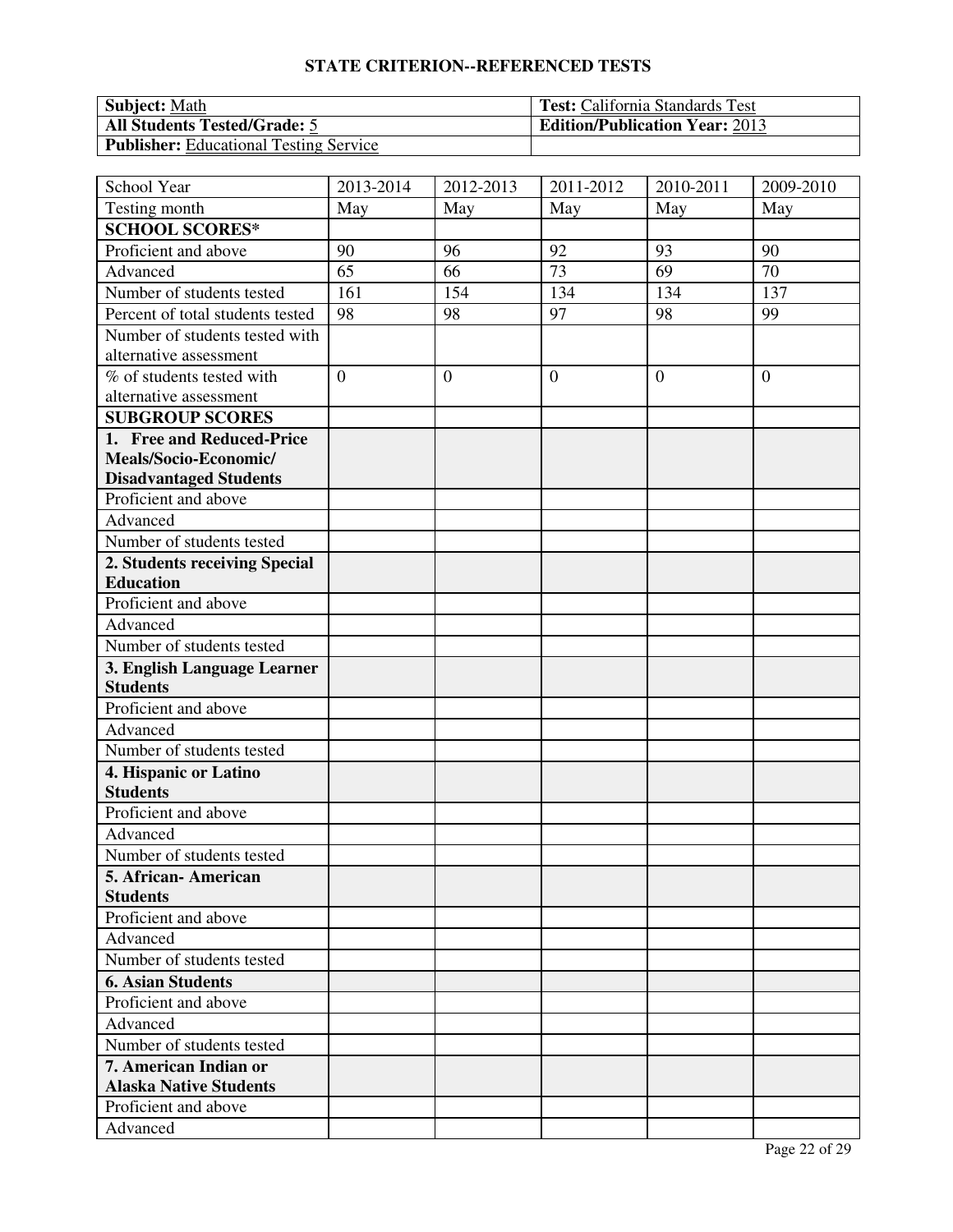| School Year                      | 2013-2014 | 2012-2013 | 2011-2012 | 2010-2011 | 2009-2010 |
|----------------------------------|-----------|-----------|-----------|-----------|-----------|
| Number of students tested        |           |           |           |           |           |
| 8. Native Hawaiian or other      |           |           |           |           |           |
| <b>Pacific Islander Students</b> |           |           |           |           |           |
| Proficient and above             |           |           |           |           |           |
| Advanced                         |           |           |           |           |           |
| Number of students tested        |           |           |           |           |           |
| 9. White Students                |           |           |           |           |           |
| Proficient and above             | 91        | 96        | 95        | 95        | 91        |
| Advanced                         | 67        | 67        | 75        | 70        | 70        |
| Number of students tested        | 139       | 123       | 101       | 114       | 116       |
| 10. Two or More Races            |           |           |           |           |           |
| identified Students              |           |           |           |           |           |
| Proficient and above             |           |           |           |           |           |
| Advanced                         |           |           |           |           |           |
| Number of students tested        |           |           |           |           |           |
| 11. Other 1: Other 1             |           |           |           |           |           |
| Proficient and above             |           |           |           |           |           |
| Advanced                         |           |           |           |           |           |
| Number of students tested        |           |           |           |           |           |
| 12. Other 2: Other 2             |           |           |           |           |           |
| Proficient and above             |           |           |           |           |           |
| Advanced                         |           |           |           |           |           |
| Number of students tested        |           |           |           |           |           |
| 13. Other 3: Other 3             |           |           |           |           |           |
| Proficient and above             |           |           |           |           |           |
| Advanced                         |           |           |           |           |           |
| Number of students tested        |           |           |           |           |           |

**NOTES:**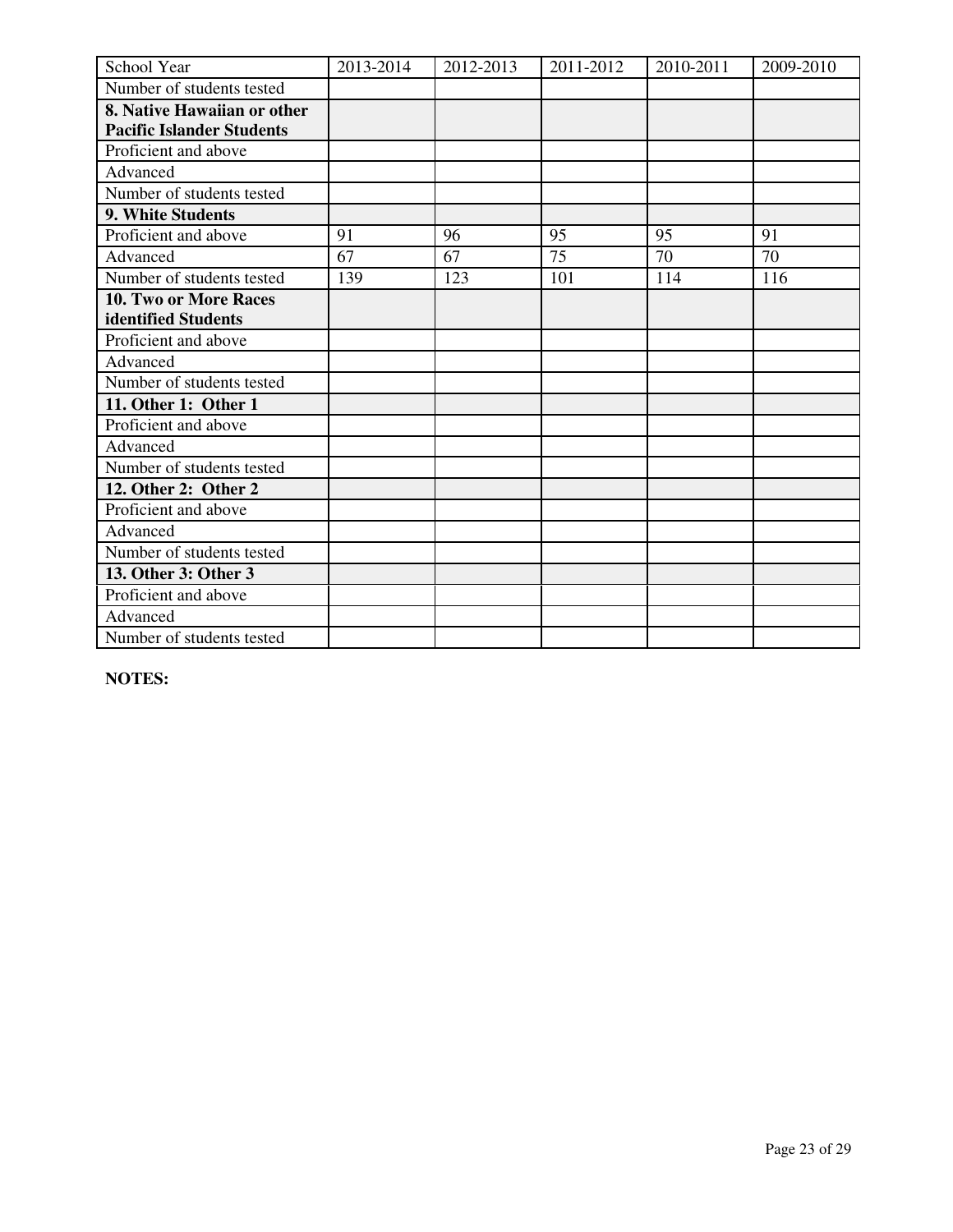| <b>Subject:</b> Reading/ELA                   | <b>Test:</b> California Standards Test |
|-----------------------------------------------|----------------------------------------|
| <b>All Students Tested/Grade: 3</b>           | <b>Edition/Publication Year: 2013</b>  |
| <b>Publisher:</b> Educational Testing Service |                                        |

| School Year                      | 2013-2014    | 2012-2013 | 2011-2012      | $\overline{2010}$ -2011 | 2009-2010      |
|----------------------------------|--------------|-----------|----------------|-------------------------|----------------|
| Testing month                    | May          | May       | May            | May                     | May            |
| <b>SCHOOL SCORES*</b>            |              |           |                |                         |                |
| Proficient and above             | 77           | 90        | 87             | 86                      | 78             |
| Advanced                         | 48           | 45        | 58             | 58                      | 47             |
| Number of students tested        | 183          | 164       | 136            | 142                     | 127            |
| Percent of total students tested | 98           | 98        | 96             | 100                     | 100            |
| Number of students tested with   |              |           |                |                         |                |
| alternative assessment           |              |           |                |                         |                |
| % of students tested with        | $\mathbf{1}$ | $\theta$  | $\overline{0}$ | $\theta$                | $\overline{0}$ |
| alternative assessment           |              |           |                |                         |                |
| <b>SUBGROUP SCORES</b>           |              |           |                |                         |                |
| 1. Free and Reduced-Price        |              |           |                |                         |                |
| Meals/Socio-Economic/            |              |           |                |                         |                |
| <b>Disadvantaged Students</b>    |              |           |                |                         |                |
| Proficient and above             |              |           |                |                         |                |
| Advanced                         |              |           |                |                         |                |
| Number of students tested        |              |           |                |                         |                |
| 2. Students receiving Special    |              |           |                |                         |                |
| <b>Education</b>                 |              |           |                |                         |                |
| Proficient and above             |              |           |                |                         |                |
| Advanced                         |              |           |                |                         |                |
| Number of students tested        |              |           |                |                         |                |
| 3. English Language Learner      |              |           |                |                         |                |
| <b>Students</b>                  |              |           |                |                         |                |
| Proficient and above             |              |           |                |                         |                |
| Advanced                         |              |           |                |                         |                |
| Number of students tested        |              |           |                |                         |                |
| 4. Hispanic or Latino            |              |           |                |                         |                |
| <b>Students</b>                  |              |           |                |                         |                |
| Proficient and above             |              |           |                |                         |                |
| Advanced                         |              |           |                |                         |                |
| Number of students tested        |              |           |                |                         |                |
| 5. African- American             |              |           |                |                         |                |
| <b>Students</b>                  |              |           |                |                         |                |
| Proficient and above             |              |           |                |                         |                |
| Advanced                         |              |           |                |                         |                |
| Number of students tested        |              |           |                |                         |                |
| <b>6. Asian Students</b>         |              |           |                |                         |                |
| Proficient and above             |              |           |                |                         |                |
| Advanced                         |              |           |                |                         |                |
| Number of students tested        |              |           |                |                         |                |
| 7. American Indian or            |              |           |                |                         |                |
| <b>Alaska Native Students</b>    |              |           |                |                         |                |
| Proficient and above             |              |           |                |                         |                |
| Advanced                         |              |           |                |                         |                |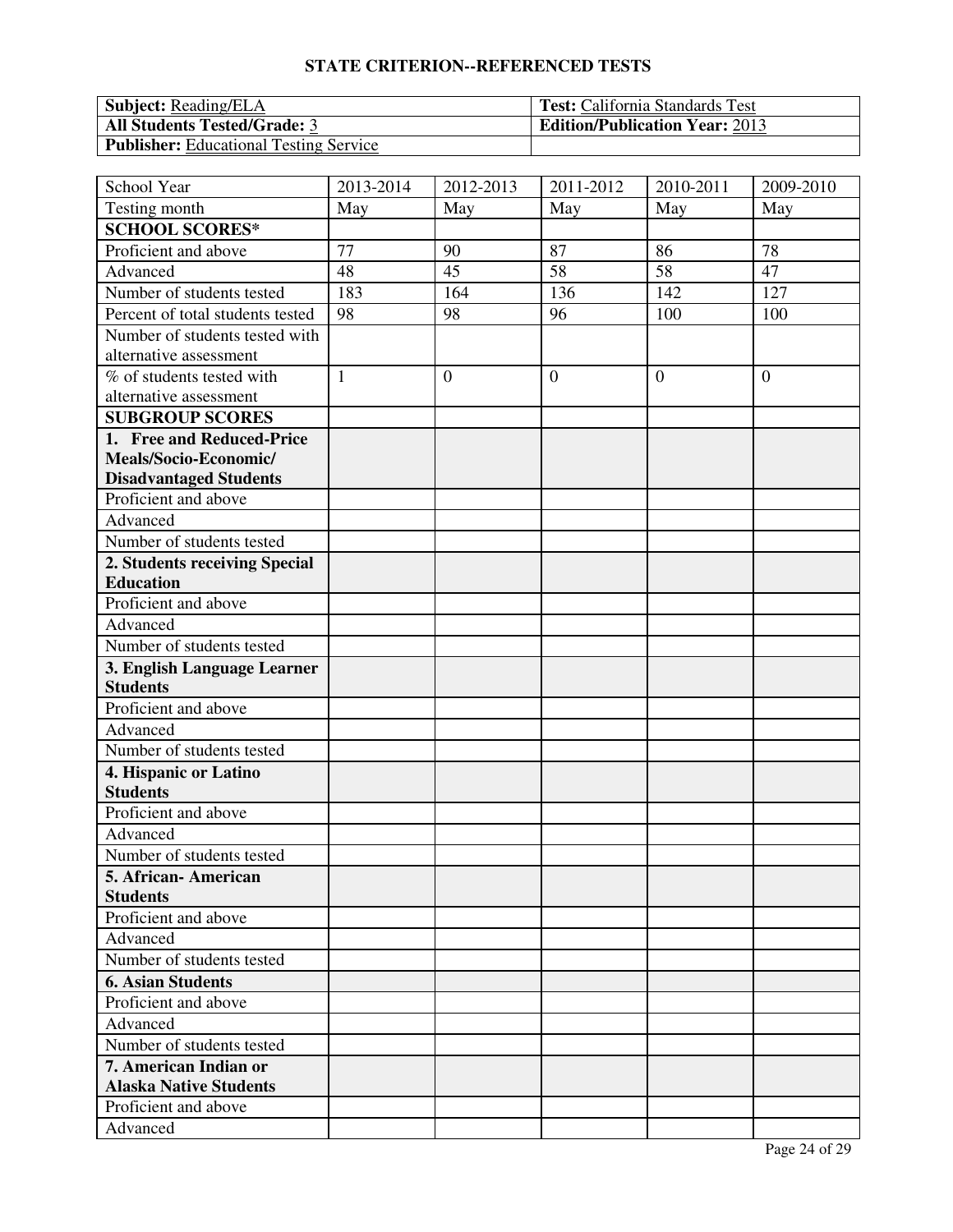| School Year                      | 2013-2014 | 2012-2013 | 2011-2012 | 2010-2011 | 2009-2010 |
|----------------------------------|-----------|-----------|-----------|-----------|-----------|
| Number of students tested        |           |           |           |           |           |
| 8. Native Hawaiian or other      |           |           |           |           |           |
| <b>Pacific Islander Students</b> |           |           |           |           |           |
| Proficient and above             |           |           |           |           |           |
| Advanced                         |           |           |           |           |           |
| Number of students tested        |           |           |           |           |           |
| 9. White Students                |           |           |           |           |           |
| Proficient and above             | 78        | 91        | 90        | 84        | 80        |
| Advanced                         | 51        | 47        | 59        | 58        | 48        |
| Number of students tested        | 153       | 141       | 111       | 115       | 98        |
| 10. Two or More Races            |           |           |           |           |           |
| identified Students              |           |           |           |           |           |
| Proficient and above             |           |           |           |           |           |
| Advanced                         |           |           |           |           |           |
| Number of students tested        |           |           |           |           |           |
| 11. Other 1: Other 1             |           |           |           |           |           |
| Proficient and above             |           |           |           |           |           |
| Advanced                         |           |           |           |           |           |
| Number of students tested        |           |           |           |           |           |
| 12. Other 2: Other 2             |           |           |           |           |           |
| Proficient and above             |           |           |           |           |           |
| Advanced                         |           |           |           |           |           |
| Number of students tested        |           |           |           |           |           |
| 13. Other 3: Other 3             |           |           |           |           |           |
| Proficient and above             |           |           |           |           |           |
| Advanced                         |           |           |           |           |           |
| Number of students tested        |           |           |           |           |           |

**NOTES:**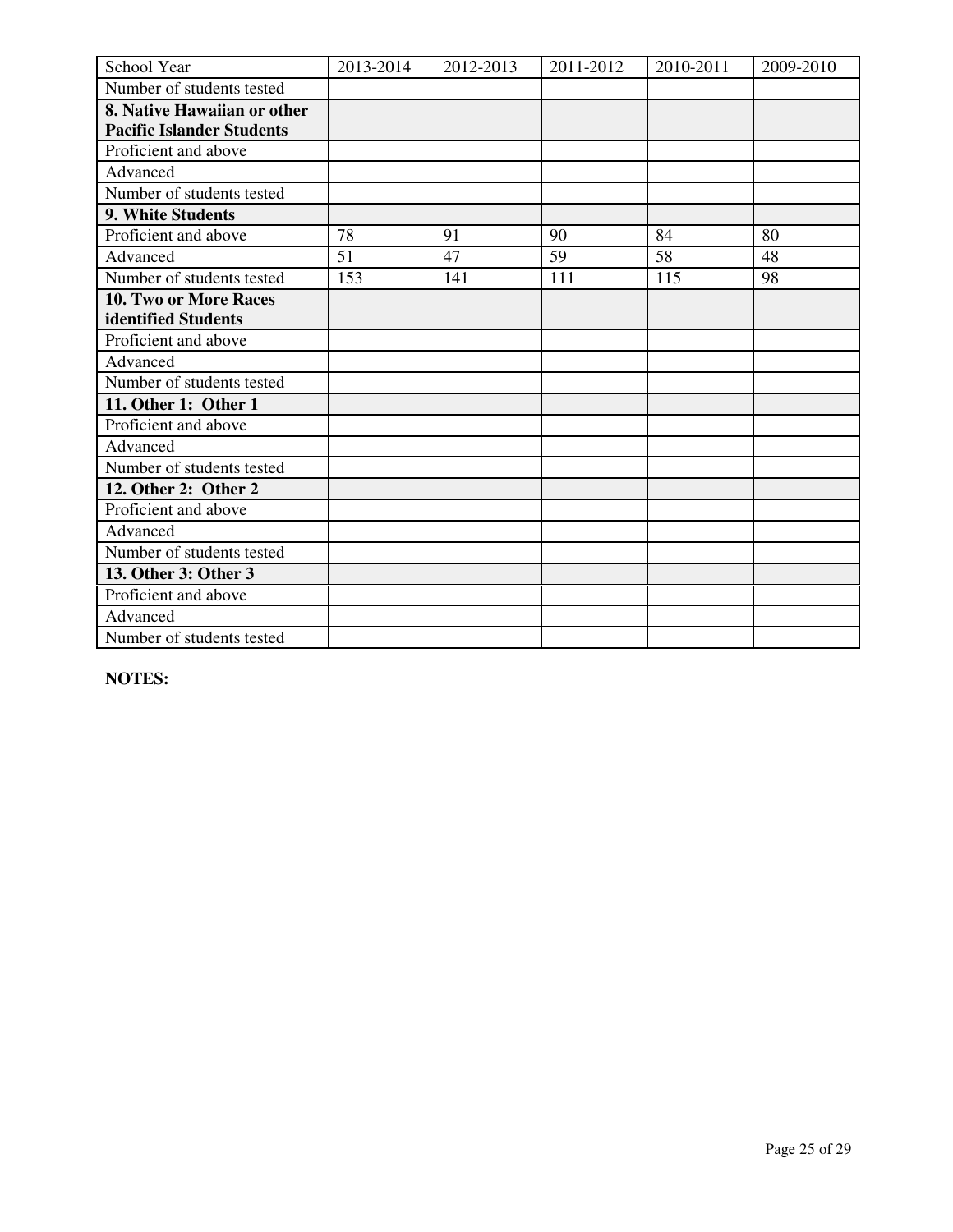| <b>Subject:</b> Reading/ELA                   | <b>Test:</b> California Standards Test |
|-----------------------------------------------|----------------------------------------|
| <b>All Students Tested/Grade: 4</b>           | <b>Edition/Publication Year: 2013</b>  |
| <b>Publisher:</b> Educational Testing Service |                                        |

| School Year                      | 2013-2014      | 2012-2013    | $\overline{20}11 - 2012$ | $\overline{2010}$ -2011 | 2009-2010      |
|----------------------------------|----------------|--------------|--------------------------|-------------------------|----------------|
| Testing month                    | May            | May          | May                      | May                     | May            |
| <b>SCHOOL SCORES*</b>            |                |              |                          |                         |                |
| Proficient and above             | 95             | 93           | 96                       | 95                      | 94             |
| Advanced                         | 81             | 82           | 87                       | 78                      | 78             |
| Number of students tested        | 171            | 142          | 151                      | $\overline{1}29$        | 123            |
| Percent of total students tested | 99             | 97           | 99                       | 98                      | 96             |
| Number of students tested with   |                |              |                          |                         |                |
| alternative assessment           |                |              |                          |                         |                |
| % of students tested with        | $\overline{0}$ | $\mathbf{0}$ | $\overline{0}$           | $\overline{0}$          | $\overline{0}$ |
| alternative assessment           |                |              |                          |                         |                |
| <b>SUBGROUP SCORES</b>           |                |              |                          |                         |                |
| 1. Free and Reduced-Price        |                |              |                          |                         |                |
| Meals/Socio-Economic/            |                |              |                          |                         |                |
| <b>Disadvantaged Students</b>    |                |              |                          |                         |                |
| Proficient and above             |                |              |                          |                         |                |
| Advanced                         |                |              |                          |                         |                |
| Number of students tested        |                |              |                          |                         |                |
| 2. Students receiving Special    |                |              |                          |                         |                |
| <b>Education</b>                 |                |              |                          |                         |                |
| Proficient and above             |                |              |                          |                         |                |
| Advanced                         |                |              |                          |                         |                |
| Number of students tested        |                |              |                          |                         |                |
| 3. English Language Learner      |                |              |                          |                         |                |
| <b>Students</b>                  |                |              |                          |                         |                |
| Proficient and above             |                |              |                          |                         |                |
| Advanced                         |                |              |                          |                         |                |
| Number of students tested        |                |              |                          |                         |                |
| 4. Hispanic or Latino            |                |              |                          |                         |                |
| <b>Students</b>                  |                |              |                          |                         |                |
| Proficient and above             |                |              |                          |                         |                |
| Advanced                         |                |              |                          |                         |                |
| Number of students tested        |                |              |                          |                         |                |
| 5. African- American             |                |              |                          |                         |                |
| <b>Students</b>                  |                |              |                          |                         |                |
| Proficient and above             |                |              |                          |                         |                |
| Advanced                         |                |              |                          |                         |                |
| Number of students tested        |                |              |                          |                         |                |
| <b>6. Asian Students</b>         |                |              |                          |                         |                |
| Proficient and above             |                |              |                          |                         |                |
| Advanced                         |                |              |                          |                         |                |
| Number of students tested        |                |              |                          |                         |                |
| 7. American Indian or            |                |              |                          |                         |                |
| <b>Alaska Native Students</b>    |                |              |                          |                         |                |
| Proficient and above             |                |              |                          |                         |                |
| Advanced                         |                |              |                          |                         |                |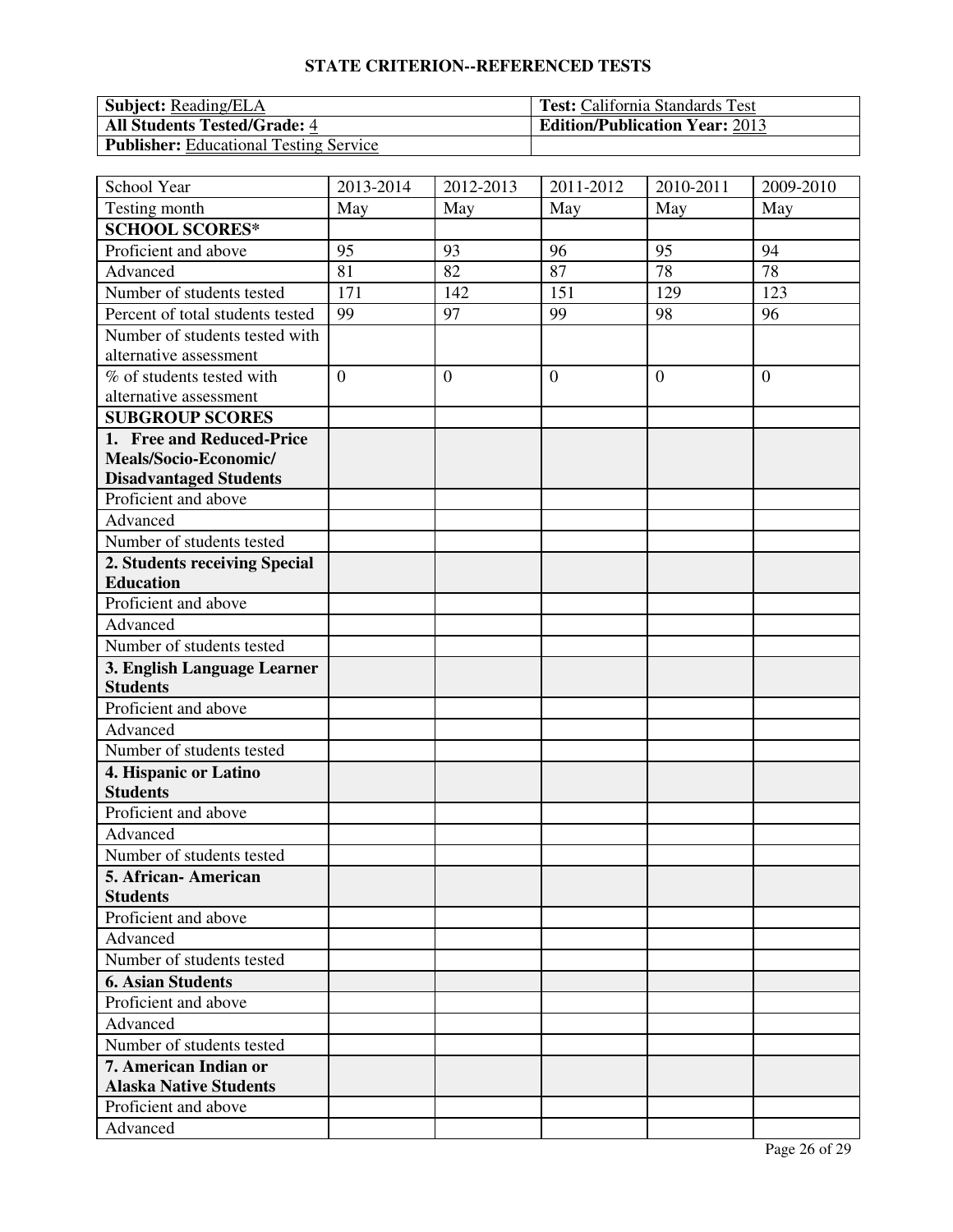| School Year                      | 2013-2014 | 2012-2013 | 2011-2012 | 2010-2011 | 2009-2010 |
|----------------------------------|-----------|-----------|-----------|-----------|-----------|
| Number of students tested        |           |           |           |           |           |
| 8. Native Hawaiian or other      |           |           |           |           |           |
| <b>Pacific Islander Students</b> |           |           |           |           |           |
| Proficient and above             |           |           |           |           |           |
| Advanced                         |           |           |           |           |           |
| Number of students tested        |           |           |           |           |           |
| 9. White Students                |           |           |           |           |           |
| Proficient and above             | 94        | 95        | 98        | 96        | 96        |
| Advanced                         | 81        | 83        | 87        | 81        | 79        |
| Number of students tested        | 148       | 119       | 121       | 98        | 104       |
| 10. Two or More Races            |           |           |           |           |           |
| identified Students              |           |           |           |           |           |
| Proficient and above             |           |           |           |           |           |
| Advanced                         |           |           |           |           |           |
| Number of students tested        |           |           |           |           |           |
| 11. Other 1: Other 1             |           |           |           |           |           |
| Proficient and above             |           |           |           |           |           |
| Advanced                         |           |           |           |           |           |
| Number of students tested        |           |           |           |           |           |
| 12. Other 2: Other 2             |           |           |           |           |           |
| Proficient and above             |           |           |           |           |           |
| Advanced                         |           |           |           |           |           |
| Number of students tested        |           |           |           |           |           |
| 13. Other 3: Other 3             |           |           |           |           |           |
| Proficient and above             |           |           |           |           |           |
| Advanced                         |           |           |           |           |           |
| Number of students tested        |           |           |           |           |           |

**NOTES:**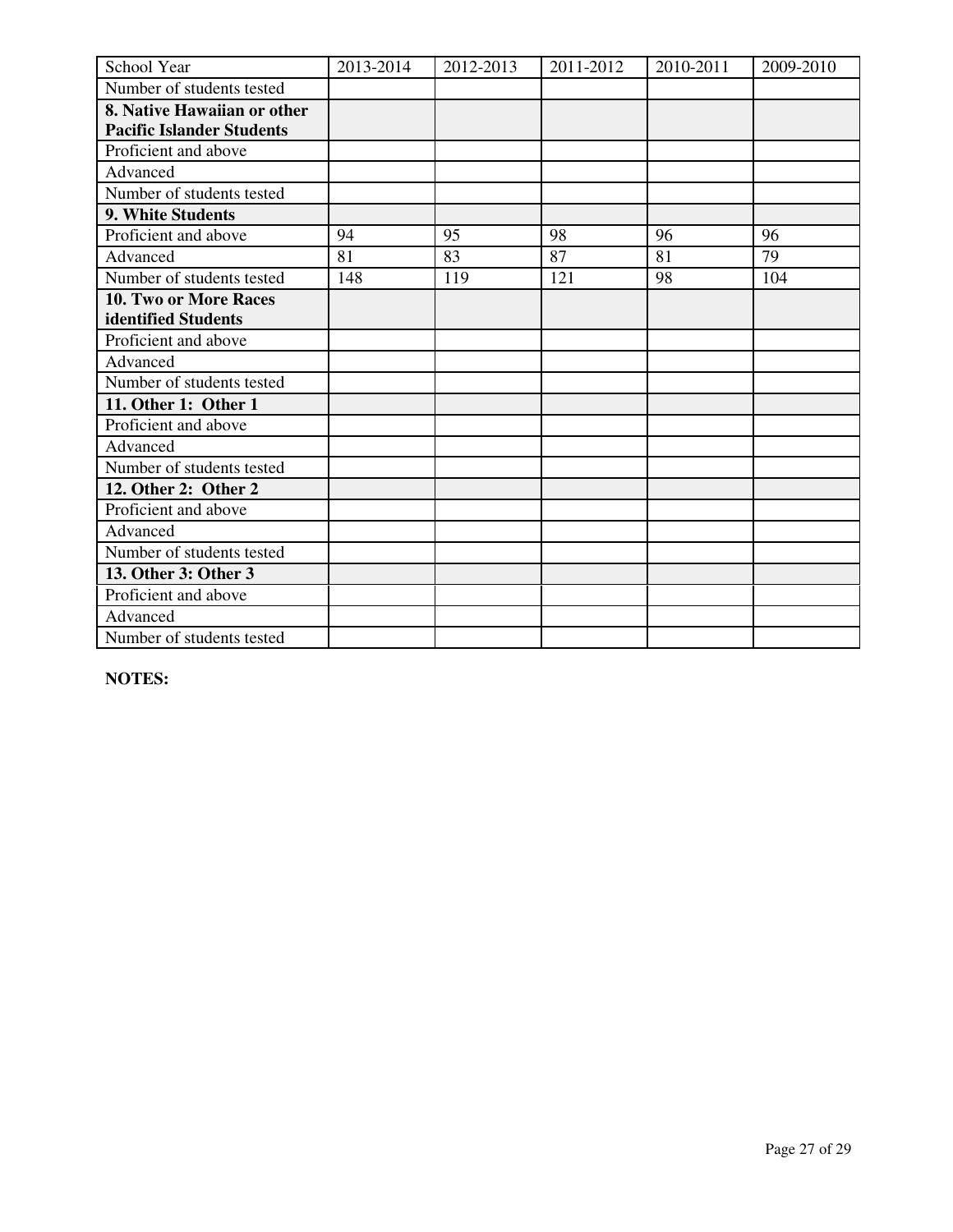| <b>Subject:</b> Reading/ELA                   | <b>Test:</b> California Standards Test |
|-----------------------------------------------|----------------------------------------|
| <b>All Students Tested/Grade: 5</b>           | <b>Edition/Publication Year: 2013</b>  |
| <b>Publisher:</b> Educational Testing Service |                                        |

| School Year                      | 2013-2014      | 2012-2013 | 2011-2012      | $\overline{2010}$ -2011 | 2009-2010      |
|----------------------------------|----------------|-----------|----------------|-------------------------|----------------|
| Testing month                    | May            | May       | May            | May                     | May            |
| <b>SCHOOL SCORES*</b>            |                |           |                |                         |                |
| Proficient and above             | 90             | 98        | 92             | 93                      | 91             |
| Advanced                         | 68             | 86        | 76             | 76                      | 74             |
| Number of students tested        | 160            | 154       | 134            | 134                     | 137            |
| Percent of total students tested | 98             | 98        | 97             | 98                      | 99             |
| Number of students tested with   |                |           |                |                         |                |
| alternative assessment           |                |           |                |                         |                |
| % of students tested with        | $\overline{0}$ | $\theta$  | $\overline{0}$ | $\theta$                | $\overline{0}$ |
| alternative assessment           |                |           |                |                         |                |
| <b>SUBGROUP SCORES</b>           |                |           |                |                         |                |
| 1. Free and Reduced-Price        |                |           |                |                         |                |
| Meals/Socio-Economic/            |                |           |                |                         |                |
| <b>Disadvantaged Students</b>    |                |           |                |                         |                |
| Proficient and above             |                |           |                |                         |                |
| Advanced                         |                |           |                |                         |                |
| Number of students tested        |                |           |                |                         |                |
| 2. Students receiving Special    |                |           |                |                         |                |
| <b>Education</b>                 |                |           |                |                         |                |
| Proficient and above             |                |           |                |                         |                |
| Advanced                         |                |           |                |                         |                |
| Number of students tested        |                |           |                |                         |                |
| 3. English Language Learner      |                |           |                |                         |                |
| <b>Students</b>                  |                |           |                |                         |                |
| Proficient and above             |                |           |                |                         |                |
| Advanced                         |                |           |                |                         |                |
| Number of students tested        |                |           |                |                         |                |
| 4. Hispanic or Latino            |                |           |                |                         |                |
| <b>Students</b>                  |                |           |                |                         |                |
| Proficient and above             |                |           |                |                         |                |
| Advanced                         |                |           |                |                         |                |
| Number of students tested        |                |           |                |                         |                |
| 5. African- American             |                |           |                |                         |                |
| <b>Students</b>                  |                |           |                |                         |                |
| Proficient and above             |                |           |                |                         |                |
| Advanced                         |                |           |                |                         |                |
| Number of students tested        |                |           |                |                         |                |
| <b>6. Asian Students</b>         |                |           |                |                         |                |
| Proficient and above             |                |           |                |                         |                |
| Advanced                         |                |           |                |                         |                |
| Number of students tested        |                |           |                |                         |                |
| 7. American Indian or            |                |           |                |                         |                |
| <b>Alaska Native Students</b>    |                |           |                |                         |                |
| Proficient and above             |                |           |                |                         |                |
| Advanced                         |                |           |                |                         |                |